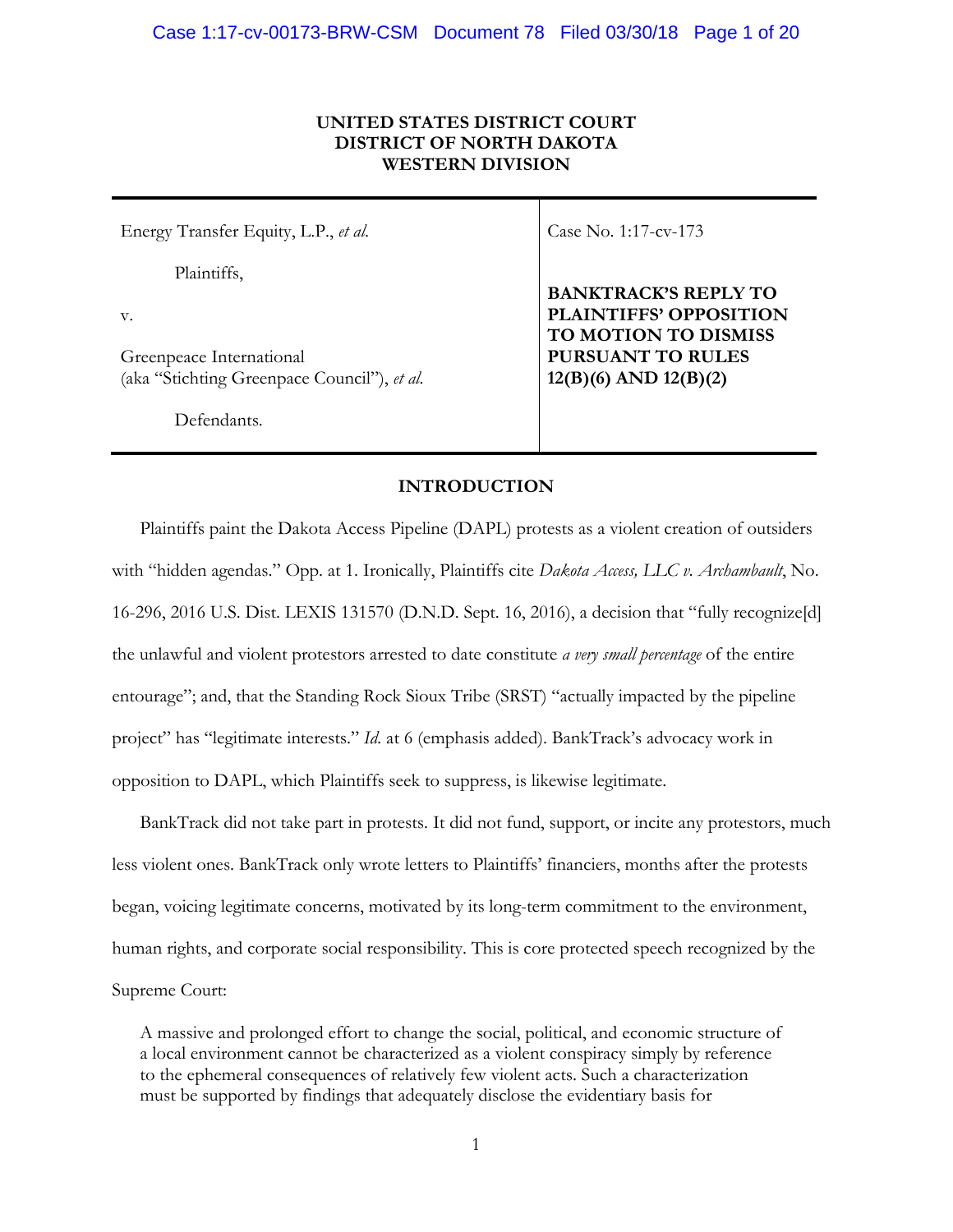### Case 1:17-cv-00173-BRW-CSM Document 78 Filed 03/30/18 Page 2 of 20

concluding that *specific parties agreed to use unlawful means* . . . .

*NAACP v. Claiborne Hardware Co.*, 458 U.S. 886, 933-34 (1982) (emphasis added). This case is a classic example of strategic litigation against public participation and should be dismissed.

Plaintiffs' Opposition impermissibly lumps together all Defendants and makes almost no attempt to show how BankTrack is liable or subject to jurisdiction. *See Kerrigan v. Visalus, Inc.*, 112 F. Supp. 3d 580, 602 (E.D. Mich. 2015) (noting that "group pleading" makes analysis of claims "difficult, if not impossible" because "each Defendant is entitled to an individualized analysis of his, her, or its own RICO liability").

Plaintiffs do not refute BankTrack's showing that this Court lacks jurisdiction. *Sinochem Int'l Co. v. Malay. Int'l Shipping Corp.*, 549 U.S. 422, 430-31 (2007). RICO extends nationwide jurisdiction only to U.S. residents, which BankTrack is not. Absent nationwide jurisdiction, there can be no jurisdiction because BankTrack also lacks requisite contacts with North Dakota.

Plaintiffs have not plausibly pled claims. *Ashcroft v. Iqbal*, 556 U.S. 662, 682-83 (2009). They virtually ignore BankTrack's showing that its advocacy is protected by the First Amendment, and that its association rights recognized in *Claiborne* protect it from liability based on other parties' illegal acts. MTD at 20-21. And BankTrack's argument that there are no plausible allegations that it knew it was making false statements, MTD at 25, 34, is unrebutted. Plaintiffs have similarly failed to plausibly plead RICO or state law claims, relying wholly on conclusory statements.

#### **ARGUMENT**

#### **I. The conduct at issue involves letter-writing.**

The only conduct Plaintiffs allege BankTrack had any part in was letter writing. *See* Opp at 8. Writing letters is clearly constitutionally protected, and does not plausibly suggest that BankTrack is individually liable, or that it intended to join or participate in an illicit conspiracy.

Plaintiffs state that a desire to generate donations allegedly unified "enterprise" members. *See e.g.*,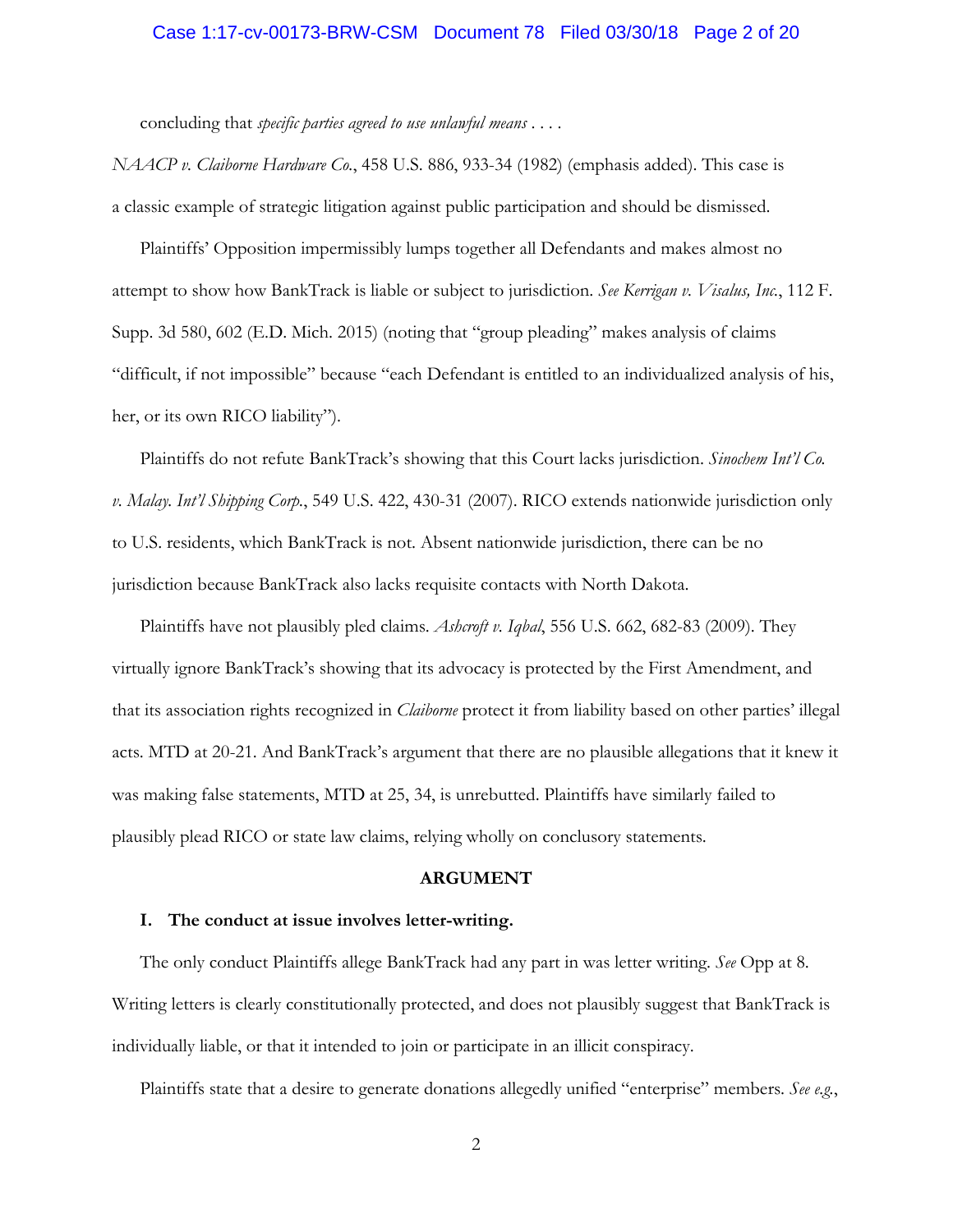### Case 1:17-cv-00173-BRW-CSM Document 78 Filed 03/30/18 Page 3 of 20

Opp. at 5. Assuming that such individualized interests *could* be a unifying purpose, Plaintiffs have only a single conclusory allegation with respect to BankTrack. Compl. ¶ 38(j). *See also* MTD at 31. There are no *facts* in the Complaint suggesting BankTrack sought donations related to DAPL.

Plaintiffs suggest that the "enterprise" funded or incited violent DAPL protests. *See e.g.,* Opp. at 10-11. There are **no** allegations BankTrack played such a role. There are no allegations that BankTrack funded or knew of funding to the "Red Warrior Camp." *Cf.* Opp. at 11. Most of the "violent protests" that Plaintiffs reference occurred before BankTrack sent letters to banks. *Compare*  Opp. at 11-13 (discussing "violent" incidents in August to October 2016) *with* Opp. at 21-22 (first BankTrack letter sent in November 2016).

Plaintiffs also suggest "Anonymous" made death threats and launched cyber-attacks between August 2016 and October 2016. Opp. at 23. But, there are no allegations that suggest, much less plausibly so, that "Anonymous" was even part of Plaintiffs' definition of the "Enterprise." And there are no allegations that BankTrack was involved or knew of the alleged role of "Anonymous."

#### **II. Plausibility and a motion to dismiss: the difference between facts and conclusions.**

Plaintiffs confuse pled **facts** with **conclusory labels**. *Ashcroft v. Iqbal*, 556 U.S. 662, 680-81 (2009). They rely on pre-*Iqbal* cases, *see e.g.*, Opp. at 37 (citing *Gunderson v. ADM Inv'r Servs., Inc.*, 230 F.3d 1363 (8th Cir. 2000)); *id.* at 41 (citing *Abels v. Farmers Commodities Corp.*, 259 F.3d 910 (8th Cir. 2001)), but after *Iqbal*, well-pled facts must *plausibly* suggest liability. 556 U.S. at 678.

For example, Plaintiffs state BankTrack sent letters to several banks (Opp. at 8.), and then summarily conclude that BankTrack was part of an illicit conspiracy and that it sent letters for an illdefined but impermissible reason. This conclusory pleading clearly fails to "nudge[] the[] claims across the line from conceivable to plausible," *Bell Atl. Corp. v. Twombly*, 550 U.S. 544, 570 (2007).

In *Twombly*, plaintiffs were required to show an agreement between the defendants. *Id.* at 553. The Supreme Court was clear that "an allegation of parallel conduct and a bare assertion of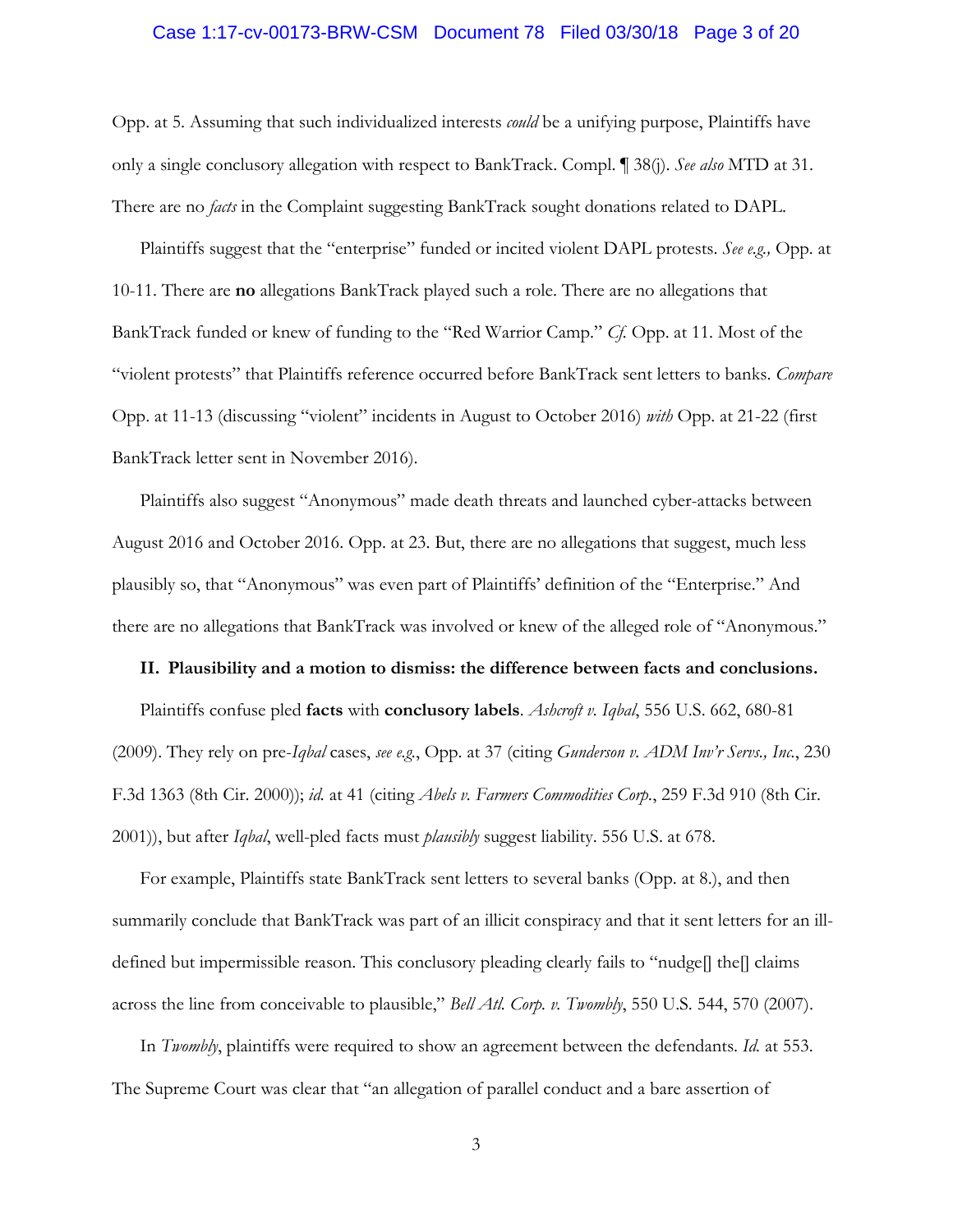### Case 1:17-cv-00173-BRW-CSM Document 78 Filed 03/30/18 Page 4 of 20

conspiracy will not suffice" because "[w]ithout more, parallel conduct does not suggest conspiracy, and a conclusory allegation of agreement at some unidentified point does not supply facts to adequate show illegality." *Id.* at 556-57. Here, Plaintiffs allege the existence of a conspiracy based on almost identical facts: the mere existence of parallel conduct, i.e., opposition to DAPL.

In *Iqbal*, plaintiff's *Bivens* claim required proof that defendants acted with discriminatory intent. 556 U.S. at 675-78. The Court found that many of the allegations–specifically those asserting defendant's purpose–"conclusory and not entitled to be assumed true." *Id.* at 680-81. Although *Iqbal* plaintiffs alleged that Muslim men were "disparate[ly]" impacted by detention policies, "given more likely explanations," the allegations did not plausibly plead the requisite intent. *Id.* at 681-82. Here, Plaintiffs have similarly pled no non-conclusory facts that suggest BankTrack was motivated by malice or that it acted fraudulently, *i.e.* that BankTrack did not believe its letters to be true.

There is an obvious and plausible explanation for why BankTrack wrote letters: it was genuinely concerned with the environmental and social issues implicated by DAPL. Where a plaintiff's theory of liability "is merely possible rather than plausible," as it is here, they must "do more than allege facts that are merely consistent with both their explanation and defendants' competing explanation," they must also plead facts that "tend[ ] to exclude the [other] possibility." *Petzschke v. Century Aluminum Co.*, 728 F.3d 1104, 1108 (9th Cir. 2013). They have not done so here.

### **III.Plaintiffs bury the lede: this Court lacks jurisdiction over BankTrack.**

Personal jurisdiction is lacking. Plaintiffs invoke two bases for nationwide jurisdiction – RICO and Rule  $4(k)(2)$  – but neither provides jurisdiction. Without nationwide jurisdiction, BankTrack plainly lacks the necessary contacts with North Dakota to satisfy its long-arm statute or due process.

#### **A.** *A weak federal RICO claim should not form a basis for nationwide jurisdiction.*

Plaintiffs suggestion that the plausibility of RICO claims has no bearing on jurisdiction is wrong. Opp. at 86-87. Courts refuse to permit plaintiffs to invoke nationwide jurisdiction based on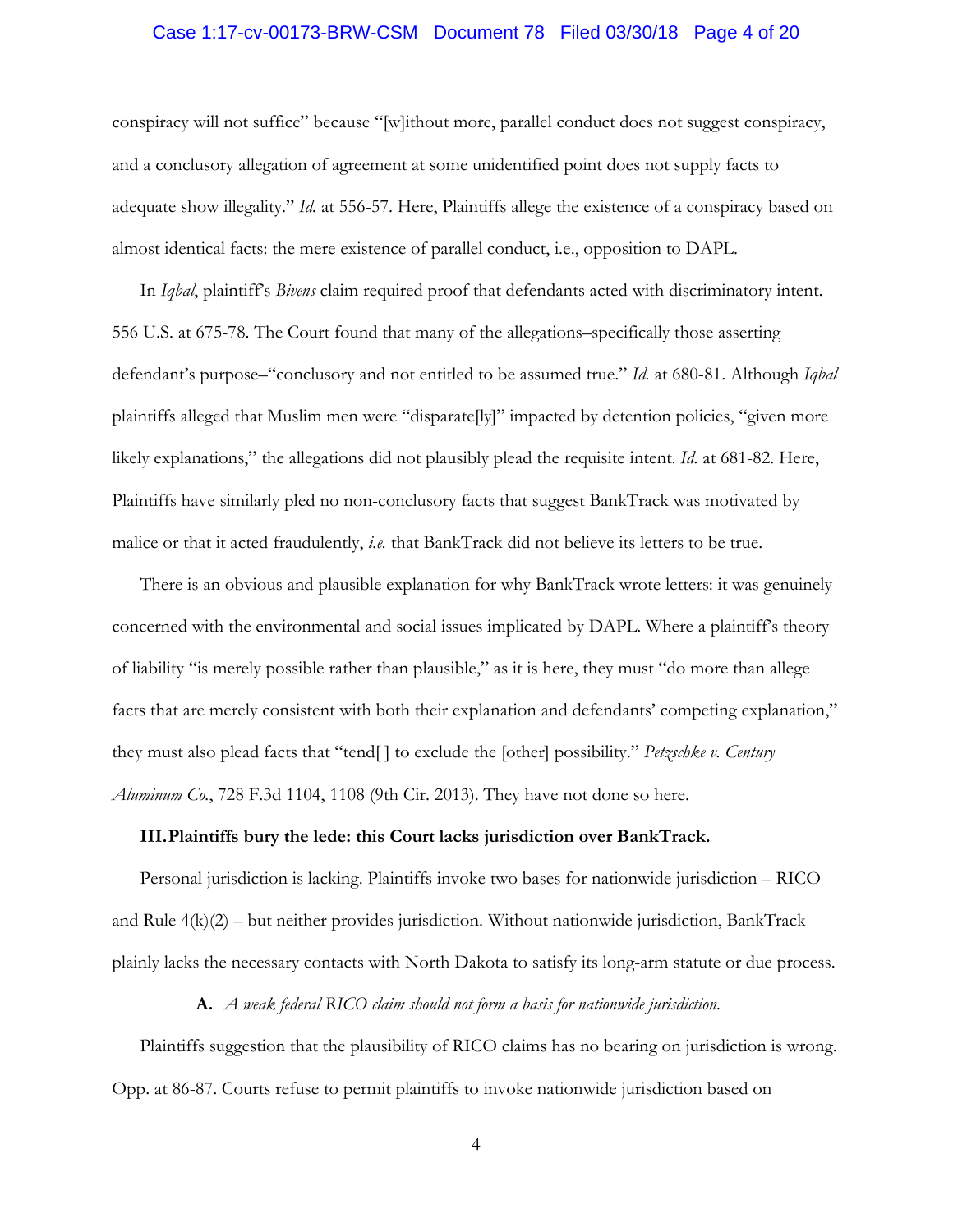### Case 1:17-cv-00173-BRW-CSM Document 78 Filed 03/30/18 Page 5 of 20

conclusory federal claims and conspiracy allegations. MTD at 11-13. Because Plaintiffs have not pled a plausible RICO claim against BankTrack*,* this court should not exercise nationwide jurisdiction (even if it had the authority to do so), particularly where the exercise of jurisdiction must serve "the ends of justice." 18 U.S.C. § 1965(b). Similarly, Plaintiffs cannot use implausible federal claims to invoke jurisdiction under Rule 4(k)(2).

### **B.** *This Court does not have nationwide jurisdiction under RICO*.

The requirements of sections 1965(b) are not met. MTD at 10-13. Congress must expressly authorize nationwide jurisdiction. *See* MTD at 9-10; *cf.* Opp. at 85 n. 50. The authorizing statute has three prerequisites: (1) BankTrack must "resid[e]" in the United States; (2) "the ends of justice [must] require" its joinder; and, (3) process must be served on it in the United States. 18 U.S.C. § 1965(b). Plaintiffs failed to establish these prerequisites.

Plaintiffs do not contend that BankTrack is a U.S. resident. MTD at [1](#page-4-0)1.<sup>1</sup> This ends the inquiry.

Plaintiffs rely on *Herbstein v. Bruetman*, 768 F. Supp. 79 (S.D.N.Y. 1991) to argue that a nonresident defendant can be subject to nationwide jurisdiction. Opp. at 85. In that case, neither the plain text nor statutory analysis was raised. Next, Plaintiffs suggest that they can invoke RICO nationwide jurisdiction because BankTrack agreed to accept service. *Id*. Not so. BankTrack agreed to not contest service–not jurisdiction–in exchange for additional time to file its motion to dismiss. Whether Plaintiffs served BankTrack is irrelevant: jurisdiction was not authorized by Congress in this instance. *Hade v. Kott*, Civ. No. 91-5897, 1993 U.S. Dist. LEXIS 2714, at \*21-22 (S.D.N.Y. Mar. 5, 1999) ("Personal jurisdiction consists of two separate issues: the abstract notion of amenability to

<span id="page-4-0"></span><sup>&</sup>lt;sup>1</sup> See also Nocando Mem Holdings, Ltd. v. Credit Commer. De Fr., S.A., No. 01-1194, 2004 U.S. Dist. LEXIS22513, at \*27-28 (W.D. Tex. Oct. 6, 2004) ("[B]y its terms section 1965(b) does not apply to foreign defendants, as they do not 'reside in any other district' of the United States."). Plaintiffs' attempt to distinguish *Nocando* falls well short; neither the decision nor its plain text reasoning make a distinction between service on the defendant versus an agent. *Cf.* Opp. at 84 n. 49.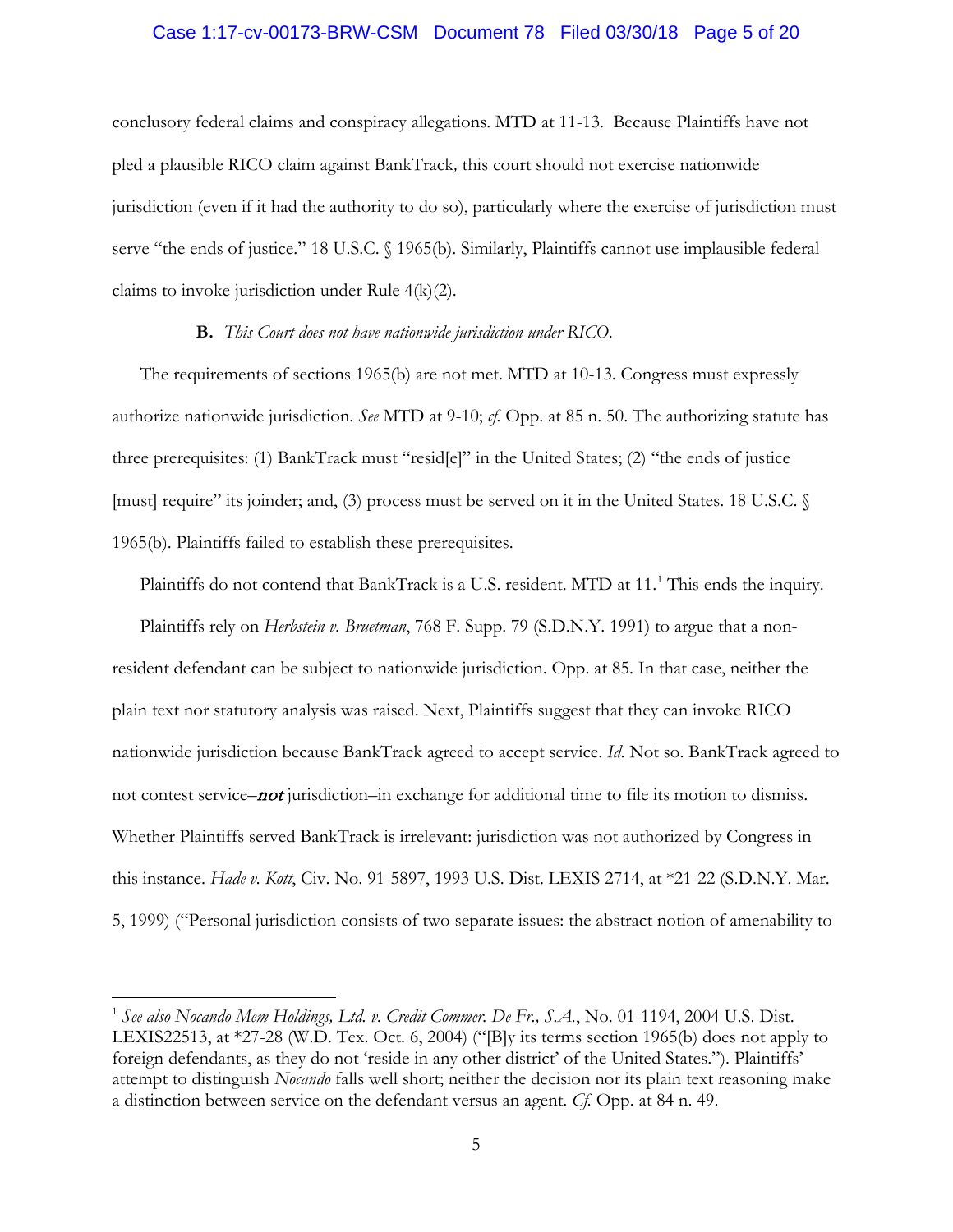### Case 1:17-cv-00173-BRW-CSM Document 78 Filed 03/30/18 Page 6 of 20

jurisdiction, and the physical notion of notice to the defendant through valid service of process.").

Plaintiffs also fail to show that the "ends of justice" are served by subjecting BankTrack to nationwide jurisdiction. *See Kalika v. Bos. & Me. Corp.*, No. 15-14043, 2018 U.S. Dist. LEXIS 32530, at \*18-19 (D. Mass. Feb. 28, 2018). Requiring the unavailability of an alternative forum where all defendants could be sued aligns with Congressional intent. MTD at 12. Plaintiffs sidestep the issue of an alternative forum, Opp. at 85, but their own cases show that "the existence of another district in which all of the defendants would be subject to personal jurisdiction is an important factor." *Magic Toyota, Inc. v. Se. Toyota Distribs., Inc.*, 784 F. Supp. 306, 311-12 (D.S.C. 1992). *See also Kaplan v. Reed*, 28 F. Supp. 2d 1191, 1204 (D. Colo. 1998) (same). Plaintiffs make no argument that this case could not be brought against all Defendants in another forum. *Cf.* Opp at 85 n. 51. BankTrack's letters were sent to Plaintiffs' lenders in California and New York. MTD at 12 n.6. These are, at least, plausible venues for this case, and Plaintiffs largely ignore BankTrack's other arguments why the "ends of justice" do not support jurisdiction. MTD at 12-13.

## **C.** *This Court does not have nationwide jurisdiction under Rule 4(k)(2).*

Rule 4(k)(2) does not provide nationwide jurisdiction over BankTrack. Plaintiffs assume BankTrack must identify a forum where suit could be brought, Opp. at 89; but fail to note the circuit split (the Eighth Circuit has yet to weigh in). While most courts seem to recognize that a plaintiff need not negate jurisdiction in 50 states, they differ on whether the burden shifts to a defendant to identify a forum where they are subject to jurisdiction. *See e.g.*, *United States v. Swiss. Am. Bank, Ltd.*, 191 F.3d 30, 41 (1st Cir. 1999) (a plaintiff "must certify that, based on the information that is readily available to the plaintiff and his counsel, the defendant is not subject to suit in the courts of general jurisdiction of any state").

This distinction is not that important because, either way, Rule 4(k)(2) is inapplicable. Plaintiffs have made no effort to show that BankTrack is not subject to jurisdiction in other fora, based on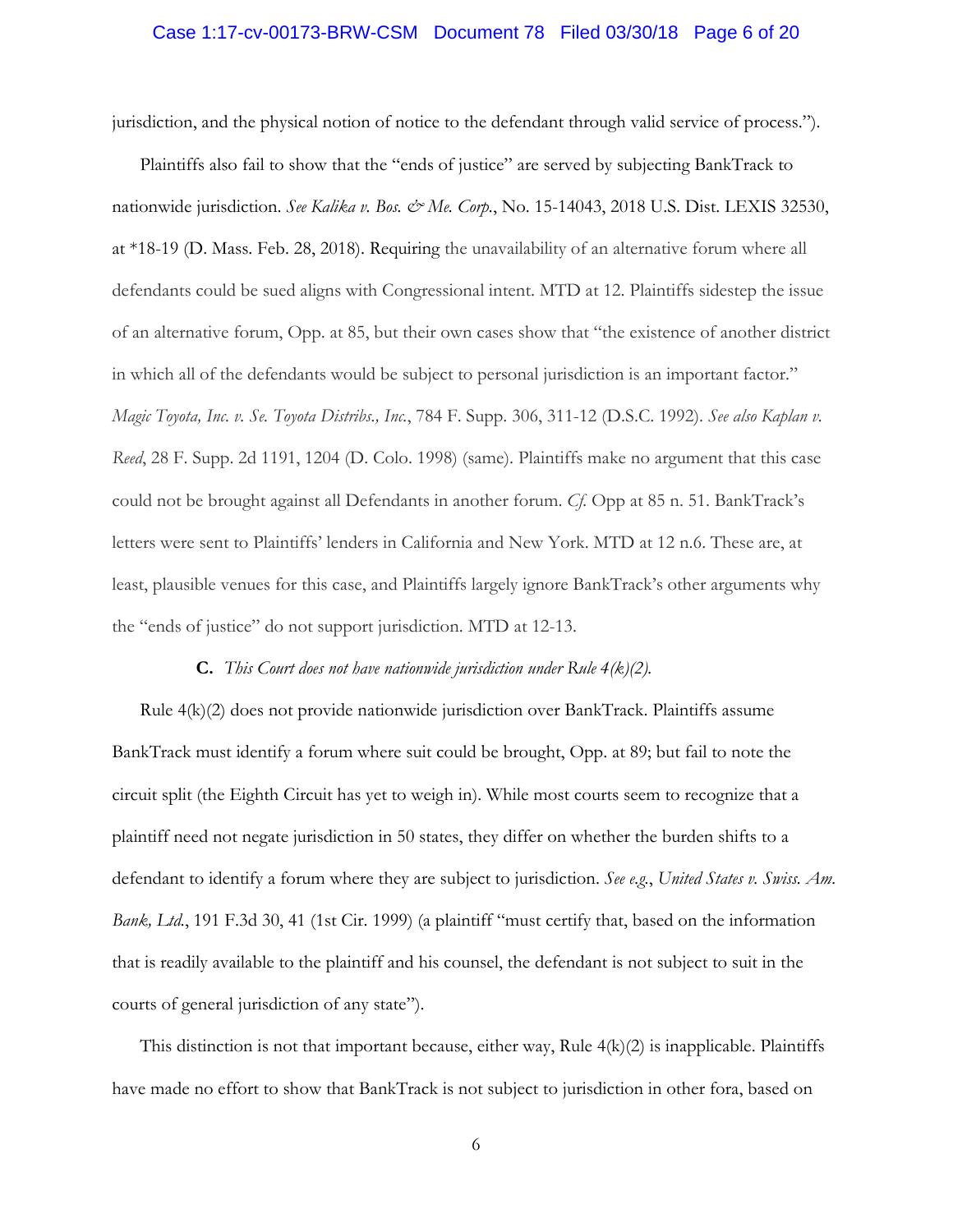### Case 1:17-cv-00173-BRW-CSM Document 78 Filed 03/30/18 Page 7 of 20

readily available information. Thus, if the burden is theirs, they failed to meet it. If the burden is BankTrack's, it has been satisfied by identifying fora of probable personal jurisdiction, *i.e.* New York and California. *ISI Int'l, Inc. v. Borden Ladner Gervais LLP*, 256 F.3d 548, 552 (7th Cir. 2001) ("Naming a more appropriate state" satisfies Rule  $4(k)(2)$ ).

## **D.** *Without nationwide jurisdiction, jurisdiction in North Dakota is impermissible because BankTrack lacks the requisite minimum contacts.*

Plaintiffs do not contest allegations against BankTrack are "limited to 'speech activities that took place outside' the state." *See* Opp. at 87. Plaintiffs fail to show how speech establishes jurisdiction under either North Dakota's long-arm statute or the due process clause. Only BankTrack's own contacts with North Dakota, not those of third parties, can support jurisdiction. MTD at 14-15.

To begin with, Plaintiffs do not explain how letters to banks outside North Dakota defamed them or caused any impact in North Dakota. MTD at 16-17. The Complaint admits no banks withdrew loans from DAPL. MTD at 16. And it is implausible that these letters to out-of-state banks incited violence in North Dakota. *Cf.* Opp. at 88.

Plaintiffs' own cases confirm that jurisdiction does not exist. In *Atkinson v. McLaughlin*, 343 F. Supp. 2d 868, 878 (D.N.D. 2004), and *Zidon v. Pickrell*, 344 F. Supp.2d 624, 632 (D.N.D. 2004), the plaintiffs were North Dakota residents allegedly defamed by communications "directed uniquely toward" or that "directly targeted" North Dakota. Here, Plaintiffs are not North Dakota residents, and communications went to places other than North Dakota. MTD at 17-19.

In *Northstar Founders, LLC v. Hayden Capital USA, LLC*, 855 N.W.2d 614, 629 (N.D. 2014), a North Dakota resident entered into contracts with defendants to build a factory in Minnesota. *Id.* at 621. While there may be jurisdiction when a non-resident contracts with a North Dakota company, where the resident plaintiff relied on representations in North Dakota, and where there were, presumably, direct contacts and communications made to North Dakota, *Id.* at 628-29, none of that occurred here.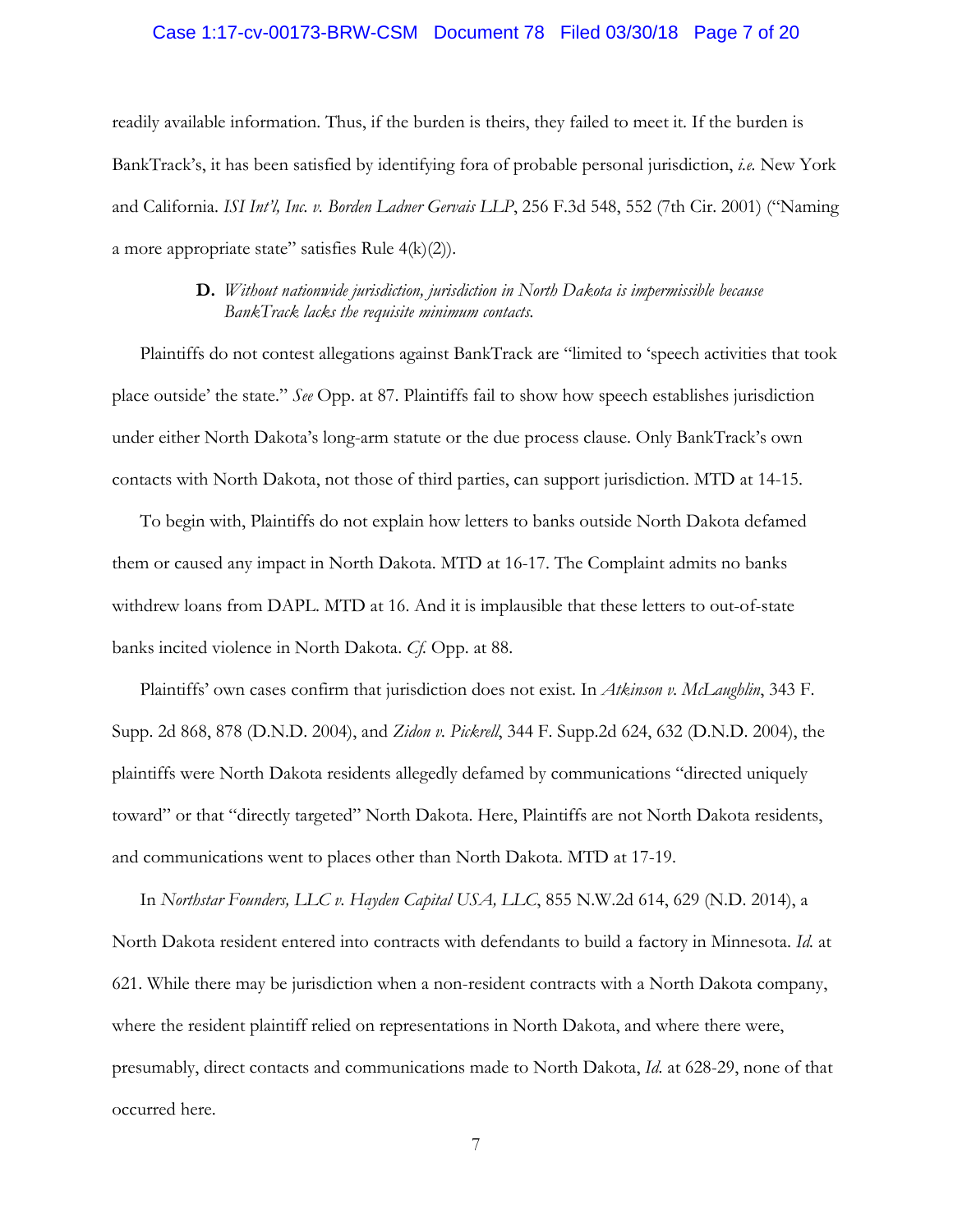### Case 1:17-cv-00173-BRW-CSM Document 78 Filed 03/30/18 Page 8 of 20

### **IV. BankTrack's speech and association is protected by the First Amendment.**

BankTrack's only act was raising concerns about DAPL by writing letters to banks. This "mere advocacy" was not extortionate, defamatory or violent. It was protected speech. *Chevron Corp. v. Donziger*, No. 13-80038, 2013 U.S. Dist. LEXIS 49753, at \*9 (N.D. Cal. Apr. 5, 2013) ("there are no cases in which courts have found that running a pressure campaign brings speech outside the protection of the First Amendment"); MTD at 21-22.

Plaintiffs assume wrongly that the First Amendment does not apply to claims pled under fraud or RICO. *Cf.* Opp. at 29-30. Constitutional rights do not vanish based on the type of claim plaintiffs file. "Conduct alleged to amount to . . . one of the . . . somewhat elastic RICO predicate acts may turn out to be fully protected First Amendment activity, entitling the defendant to dismissal." *Nat'l Org. For Women, Inc., v. Scheidler*, 510 U.S. 249, 264 (1994) (Souter, J. concurring). Courts should scrupulously test pleadings and dismiss where speech is at issue, so RICO is not used in ways that "could deter protected advocacy." *Id.* at 265. See also Associated Bodywork & Massage Professionals v. Am. *Massage Therapy Ass'n*, 897 F. Supp. 1116-21 (N.D. Ill. 1995) (dismissing RICO mail fraud claim due to First Amendment); *Savage v. Council on Am.-Islamic Rels., Inc.*, Civ. No. 07-6076, 2008 U.S. Dist. LEXIS 60545, at \*32-35 (N.D. Cal. July 25, 2008).

Plaintiffs have not pled facts suggesting BankTrack's statements were fraudulent, defamatory, or extortionate, and do not satisfy the "heightened" burden of showing why that speech falls outside First Amendment protection. *See Oregon Nat. Res. Council v. Mohla*, 944 F.2d 531, 533 (9th Cir. 1991).

*BankTrack's statements were not plausibly made with fraudulent intent or actual malice; no facts suggest BankTrack did not believe what it was saying*. To plead fraud or actual malice<sup>[2](#page-7-0)</sup> –a burden Plaintiffs recognize they must satisfy if they hope to evade the First Amendment–they must plausibly show that BankTrack knew or was recklessly indifferent to the fact it was making false statements.

<span id="page-7-0"></span><sup>2</sup> Plaintiffs do not dispute that they must plead actual malice here. *See* Opp. at 69; MTD at 21-25.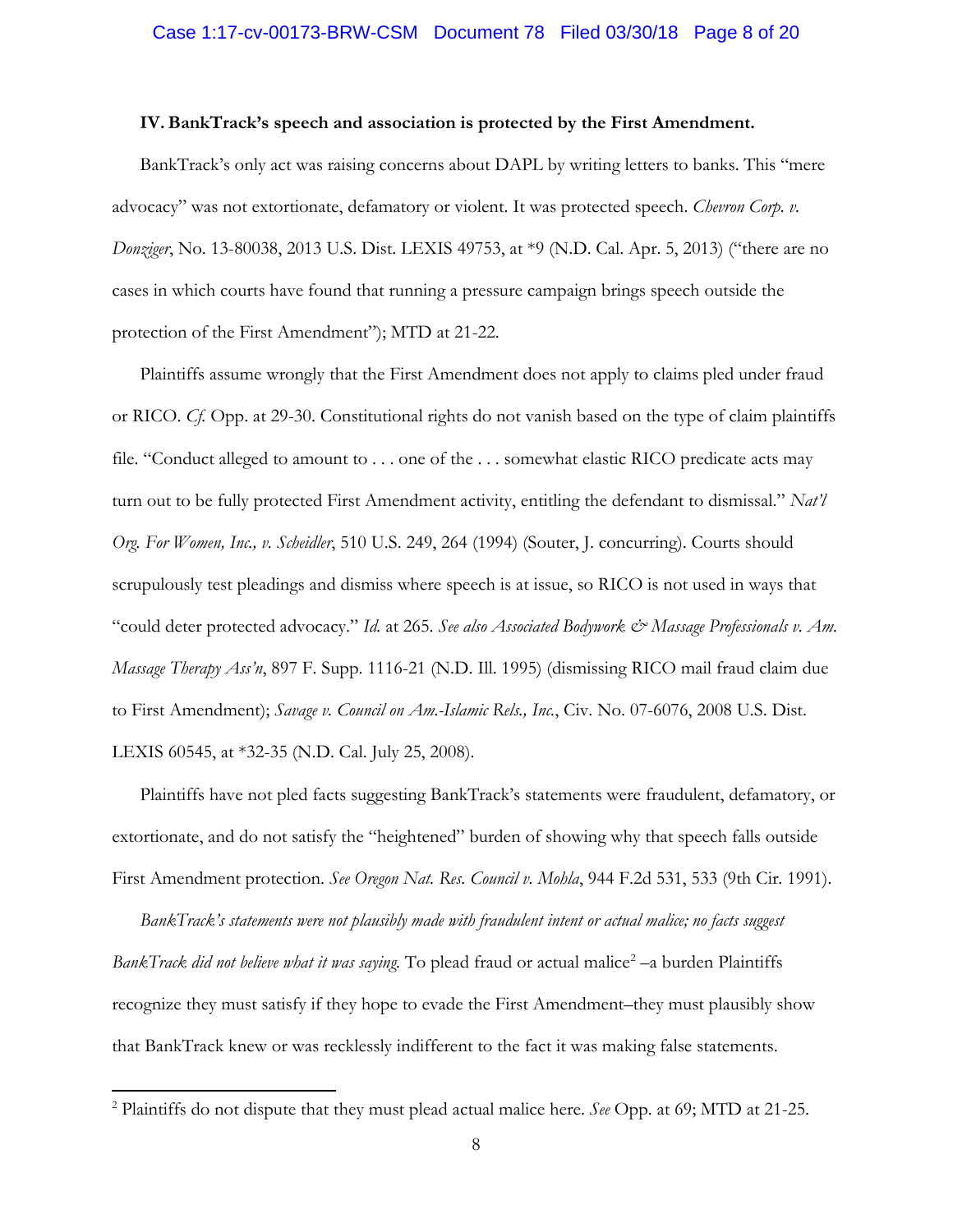### Case 1:17-cv-00173-BRW-CSM Document 78 Filed 03/30/18 Page 9 of 20

*Gunderson v. ADM Investor Servs., Inc.*, 85 F. Supp. 2d 892, 903 (N.D. Iowa 2000) (fraud requires plaintiffs to plead "specific facts that make it reasonable to believe that defendant[s] knew that a statement was materially false or misleading"); *Michel v. NYP Holdings, Inc.*, 816 F.3d 686, 702 (11th Cir. 2016) (to plead actual malice plaintiffs must plead facts that suggest defendant "actually entertained serious doubts as to the veracity of the published account, or was highly aware that the account was probably false"). These are "[e]xacting proof requirements." *Ill. ex rel. Madigan v. Telemarketing Assocs.* 538 U.S. 600, 620-21 (2003).

Plaintiffs have only conclusory allegations suggesting BankTrack did not believe in the truth of its statements; but, an inference of "actual malice" is plausible when the statement "is fabricated by the defendant or is the product of his imagination;" "is based wholly on an unverified anonymous [sources]" or on "allegations [that] are so inherently improbable that only a reckless man would" believe them; or, "where there are obvious reasons to doubt the veracity of the informant or the accuracy of his reports." *Michel*, 816 F.3d at 703. None of those conditions exist or have been pled here. BankTrack's letters reiterated and cited concerns reported in major media outlets (including concerns voiced publicly by the SRST itself). MTD at 22-23 & n.13-16. *See also Archambault*, 2016 U.S. Dist. LEXIS 131570, at \*7 (citing David Archambault II, Op-Ed., *Taking a Stand at Standing Rock*, N.Y. Times, Aug. 24, 2016 *available at* 

https://www.nytimes.com/2016/08/25/opinion/taking-a-stand-at-standing-rock.html). [3](#page-8-0) It is implausible that BankTrack made knowingly false statements without "any reasonable foundation." *Cf.* Opp. at 2.

Plaintiffs also suggest the First Amendment does not apply, because they alleged that BankTrack

 $\overline{a}$ 

<span id="page-8-0"></span><sup>&</sup>lt;sup>3</sup> The piece by Chairman Archamabault II included statements nearly identical to those BankTrack made in its letters, including that DAPL "would snake across our treaty lands and through our ancestral burial grounds," that "permits for the project were approved and construction began with without meaningful consultation," and that "the state has militarized my reservation."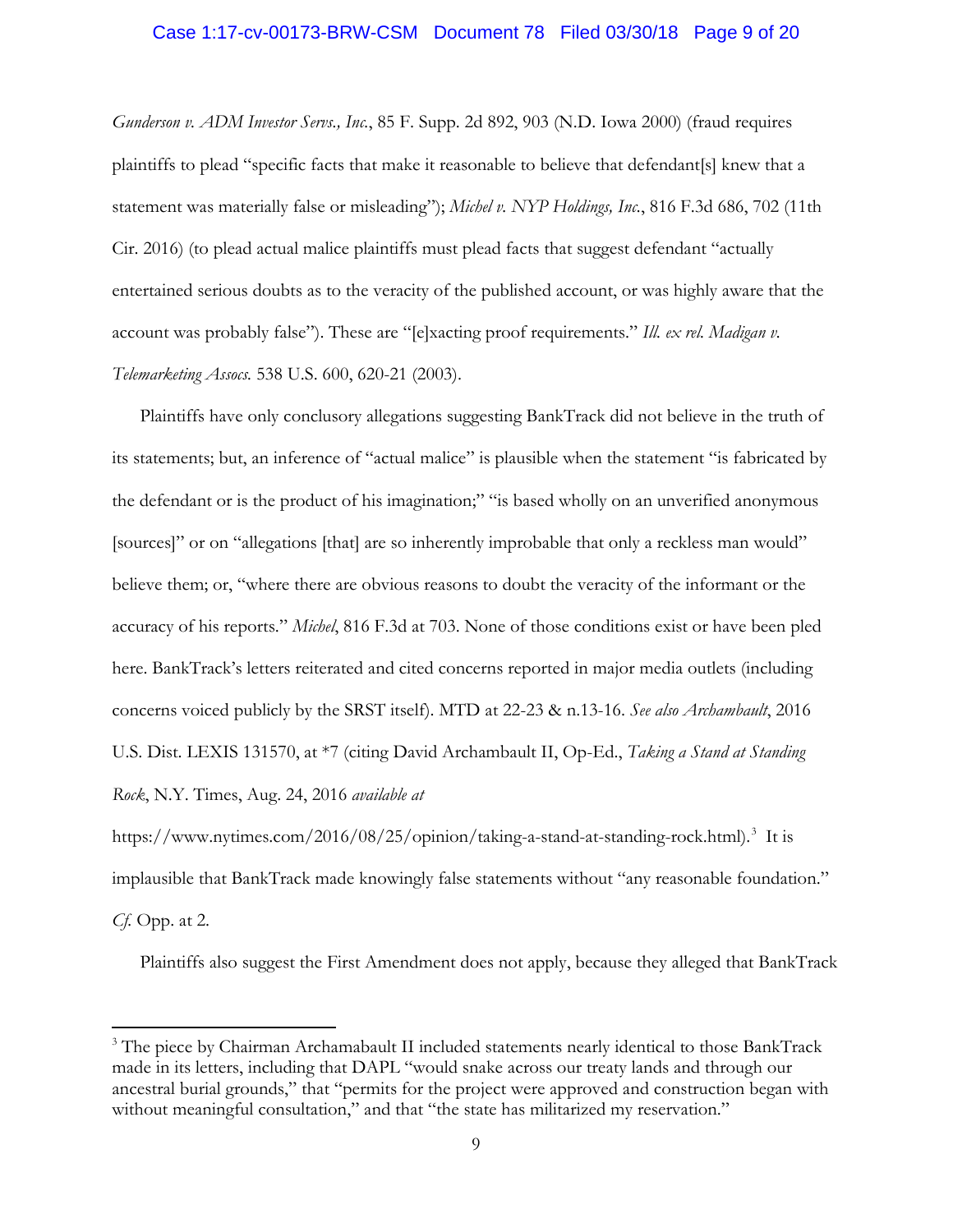## Case 1:17-cv-00173-BRW-CSM Document 78 Filed 03/30/18 Page 10 of 20

threatened their financiers. Opp. at 8. There was no threat in BankTrack's letters, explicit or implied. The letters requested banks live up their commitments under, for example, the Equator Principles; but, they did not threaten banks with violence, boycotts, or any economic harm. MTD Exs. A, B. Even if they had, the Supreme Court is clear that boycotts, "'[t]hreats' of vilification or social ostracism," even when they result in business losses, are "constitutionally protected." *Claiborne Hardware Co.*, 458 U.S.at 910, 926; *accord id.* at 921, 933. *See also* MTD at 21-22.

*BankTrack is not liable for any violence allegedly committed by third parties.* Under *Claiborne Hardware*, the First Amendment protects a defendant from incurring civil liability on account of the illegal acts of others, unless the defendant had a specific intent to support that lawlessness. *Clairborne Hardware*, 458 U.S. at 920 (1982). *See also* MTD at 21.[4](#page-9-0) Plaintiffs try to escape *Claiborne Hardware* by arguing it was not a pleading case, Opp. at 30 n.7, but the only difference on a motion to dismiss is that Plaintiffs must plausibly plead (as opposed to prove) specific intent.<sup>[5](#page-9-1)</sup> This Court recognized that "unlawful and violent protesters . . . constitute a very small percentage of the entire entourage." *Dakota Access, LLC v. Archambault*, No. 1:16-cv-296, 2016 U.S. Dist. LEXIS 131570, \*6 (D.N.D. Sep. 16, 2016). No allegations suggest BankTrack supported violence, and Plaintiffs have not plausibly pled that BankTrack intended or desired violence. *Supra* § II.

## **V. Plaintiffs have not plausibly pled RICO liability.**

 $\overline{a}$ 

Plaintiffs admit they must plausibly plead BankTrack "(1) conducted, (2) an enterprise, (3) through a pattern, (4) of racketeering activity, (5) resulting in damages to [Plaintiffs'] business or property." Opp. at 31. "The requirements of § 1962(c) must be established as to each individual

<span id="page-9-0"></span><sup>4</sup> Plaintiffs' cases deal with *direct* liability for specific violent threats and other acts. *See e.g., United States v. Larson*, 807 F. Supp. 142, 164 (W.D.N.Y. 2011) (noting defendant directly committed "overt acts" in furtherance of conspiracy), *Ne. Women's Ctr., Inc. v. McMonagle*, 868 F.2d 1342, 1345-46 (3d Cir. 1989) (addressing defendants' direct physical trespass and destruction of equipment).

<span id="page-9-1"></span><sup>5</sup> *Claiborne* applies at all stages of litigation. *See Chevron Corp. v. Donziger*, Civ. No. 13-80038, 2013 U.S. Dist. LEXIS 49753, at \*9 (N.D. Cal. Apr. 5, 2013) (quashing subpoenas).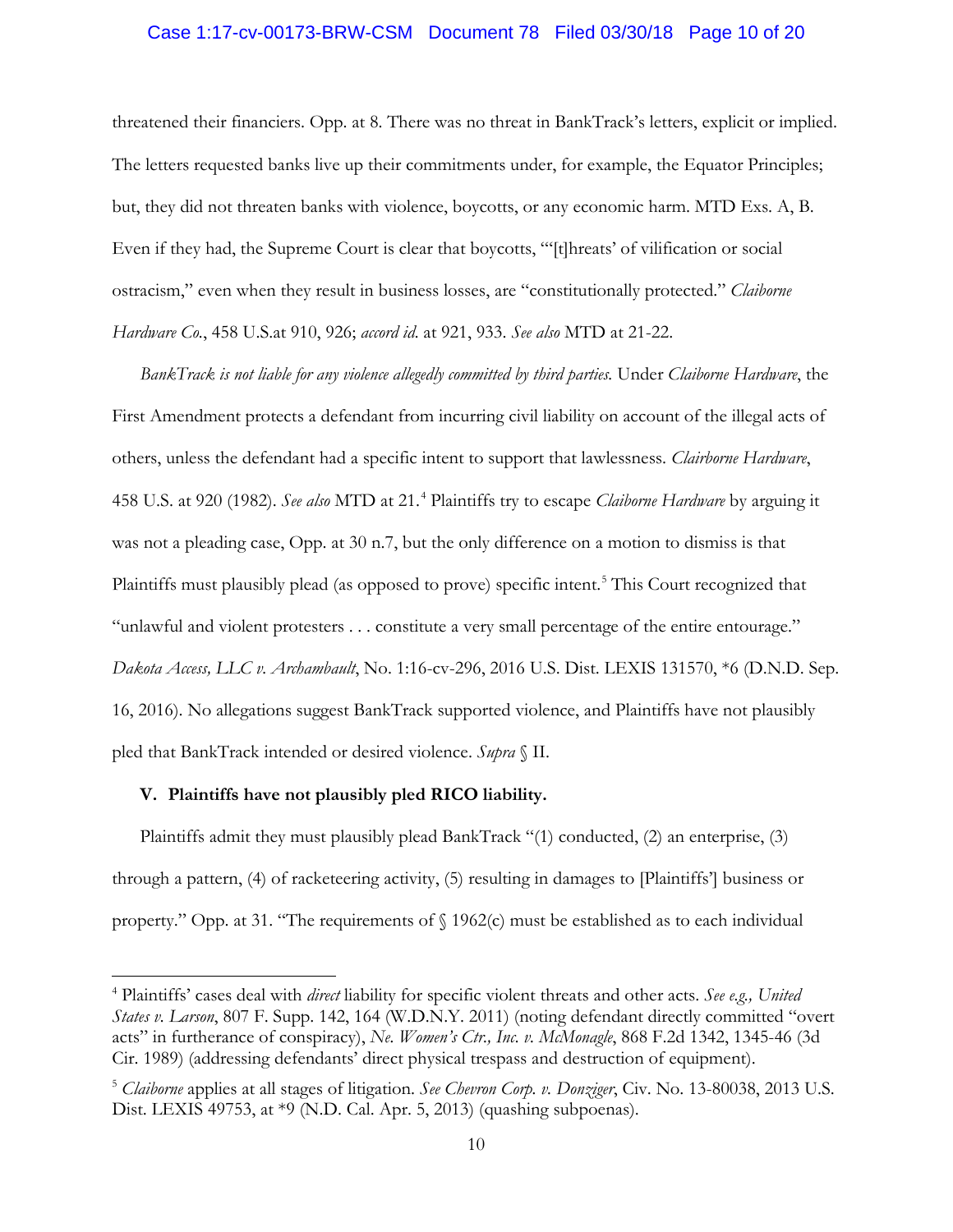### Case 1:17-cv-00173-BRW-CSM Document 78 Filed 03/30/18 Page 11 of 20

defendant. Failure to present sufficient evidence of any one element of a RICO claim means the entire claim fails." *Craig Outdoor Advert., Inc. v. Viacom Outdoor, Inc.*, 528 F.3d 1001, 1027-28 (8th Cir. 2008). Plaintiffs fail to show how any of these elements are satisfied.

**A.** *Plaintiffs have not shown any concrete injury to business or property.*

"[I]njuries [ ] are not actionable under RICO unless they result in [concrete,] tangible financial loss to the plaintiff." *Oscar v. Univ. Students Co-Operative Ass'n*, 965 F.2d 783, 789 (9th Cir. 1992). While they cite to a string of more than 50 paragraphs in the Complaint, nearly none of the cited "injuries" are cognizable under RICO. Opp. at 58-59.

Plaintiffs allege that certain financial institutions sold their equity holdings in the Plaintiffs. Compl. ¶¶ 239, 259. This is not a cognizable RICO injury. Shares were sold to another investor, and Plaintiffs have not suggested they lost money as a result of the sale between two third parties–no "tangible financial loss." *Oscar*, 965. F.2d at 789.

Similarly, Plaintiffs suggest that they suffered a RICO injury when their financiers sold interests in the DAPL credit facility. *See* Compl. ¶¶ 275, 277. Plaintiffs do not allege any DAPL loans were cancelled, and the Complaint contains no allegation that the terms of its credit facility were less favorable afterwards. Plaintiffs did not suffer a loss based on a portion of their loan being assumed by a successor creditor; divestment from a credit facility is not a "tangible financial loss." *Supra.*

While Plaintiffs suggest they have suffered from "impaired access and increased costs of financing," there are no facts pled to support this speculation. Plaintiffs do not allege that they can no longer access credit, or provide facts that suggest credit is more expensive; nor would any such allegation be plausible. Only a single Norwegian bank is alleged to have cut ties with Plaintiffs. Compl. ¶ 265. Plaintiffs may have suffered reputational damages–far more plausibly traced to concerns over DAPL than letters sent by BankTrack–but an amorphous potential impact on future business is not cognizable under RICO, which requires a "concrete" loss. MTD at 28.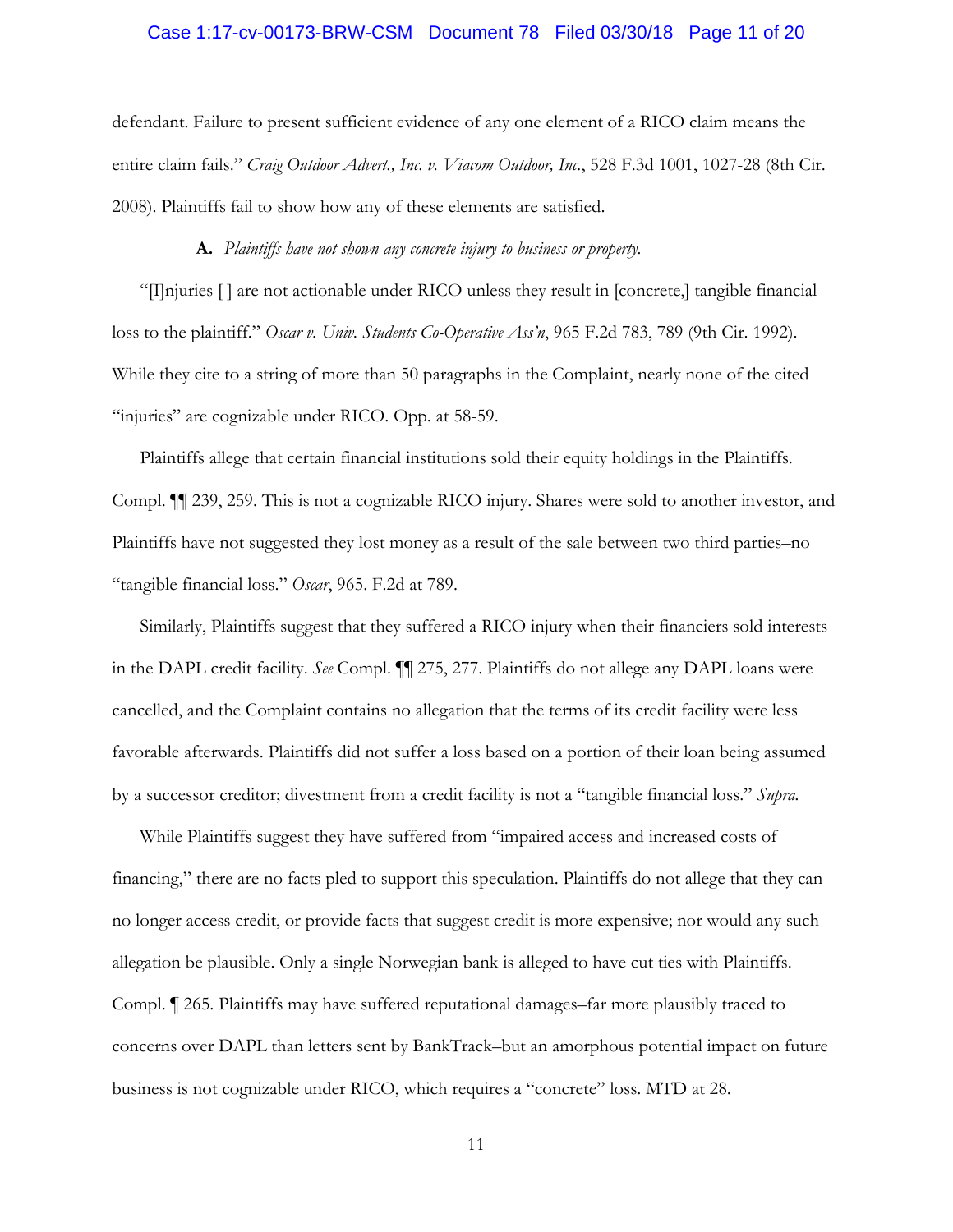### Case 1:17-cv-00173-BRW-CSM Document 78 Filed 03/30/18 Page 12 of 20

The only pled injury that *could* satisfy the requirements of a RICO is physical damage to Plaintiffs' pipeline, which was clearly not plausibly or proximately caused by BankTrack.

### **B.** *Plaintiffs have not shown that "injuries" were proximately caused by alleged racketeering.*

For BankTrack to be liable under RICO, it must have proximately caused harm to Plaintiffs through its own pattern of alleged racketeering activity. *See Fenner v. GM, LLC*, Civ. No. 17-11661, 2018 U.S. Dist. LEXIS 26543, at \*77 (E.D. Mich. Feb. 20, 2018) ("the proximate causation analysis must be conducted for each defendant in a RICO case"). Plaintiffs argue courts "regularly sustain RICO claims" where the plaintiffs are the "primary and intended victims of Defendants' scheme to defraud." Opp. at 55. By their own definition of the "scheme," Plaintiffs were not its primary target. Plaintiffs have alleged a decades-long scheme, which only recently involved them, and which was targeted at Defendants' unidentified (and, in the case of BankTrack, non-existent) *donors*. Opp. at 5.

BankTrack is not arguing that the mere fact that allegedly "false" statements were made to thirdparties defeats causation. *Contra* Opp. at 55-57. Plaintiffs have failed to plausibly plead proximate cause because there are no allegations (much less plausible ones) of third-party reliance, i.e., that investors or creditors acted *because of* BankTrack's supposedly fraudulent letters, or that unnamed protestors damaged Plaintiffs' property based on those letters. *Bridge v. Phoenix Bond & Indem. Co.*, 553 U.S. 639, 658 (2008).

*The Banks*. Plaintiffs have not alleged (much less plausibly so) that investors or creditors made decisions to divest shares or sell their interests in DAPL's credit facility *because of* purportedly fraudulent statements. *Anza v. Ideal Steel Supply Co.*, 547 U.S. 451, 459-60 (2006) (rejecting proximate cause because "[b]usinesses lose and gain customers for many reasons, and it would require a complex assessment to establish what portion of Ideal's lost sales were the product" of the racketeering). In reality, there is an obvious and alternative explanation: banks were actually concerned with either human rights violations as widely reported in the media, or the reputational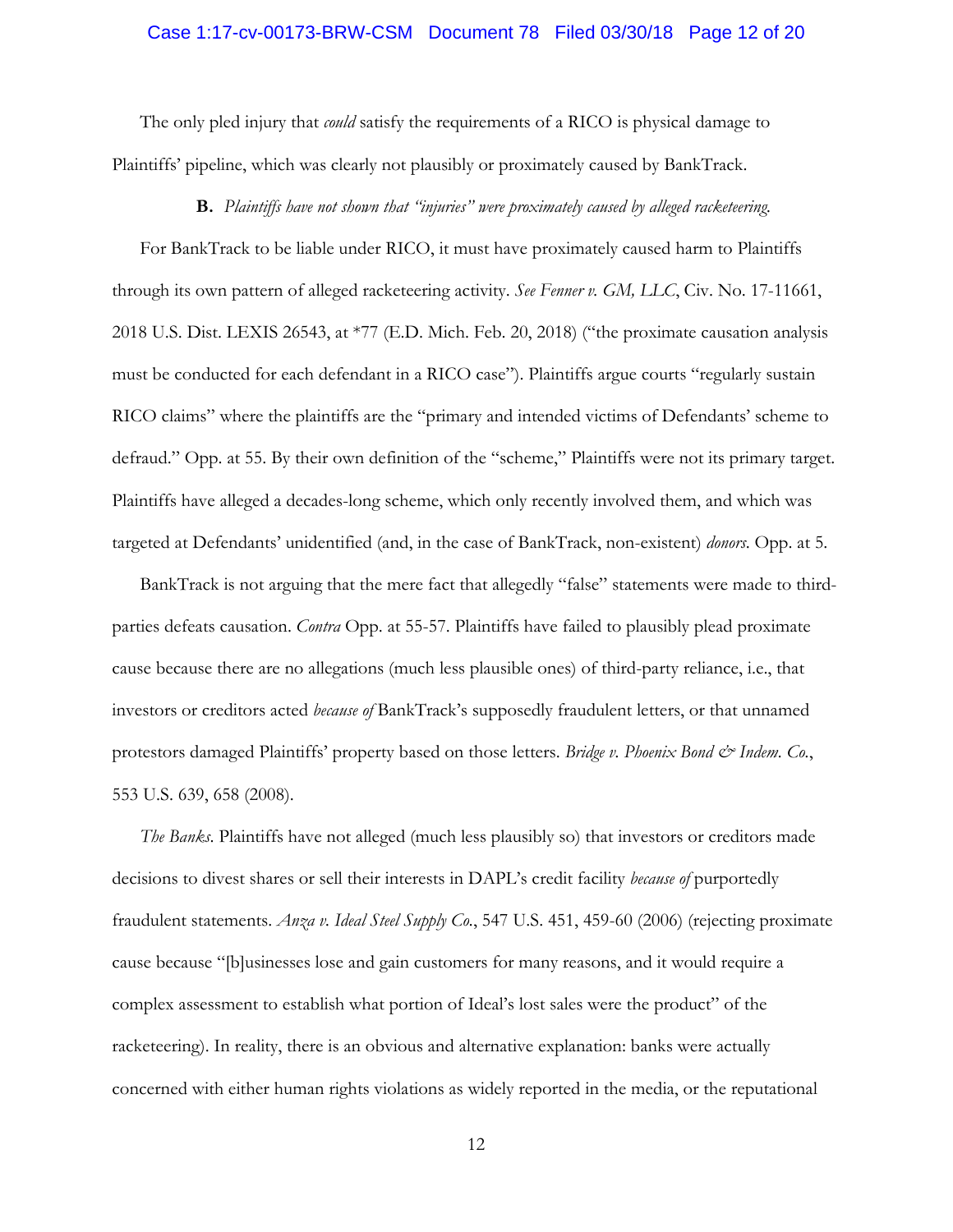### Case 1:17-cv-00173-BRW-CSM Document 78 Filed 03/30/18 Page 13 of 20

risks associated with the public reporting on DAPL. [6](#page-12-0) Even if the DAPL controversy had not been so widely reported on, it would still be implausible that large, sophisticated financial institutions relied on and were somehow misled by the letters of a small nonprofit organization like BankTrack.

*Pipeline Damage.* Plaintiffs made no real effort to challenge BankTrack's showing that its letters did not plausibly incite any violence or property destruction. Indeed, much, if not all, of the damage Plaintiffs claim was caused by "violent" protestors occurred prior to BankTrack's letters. There are no allegations that BankTrack sent or targeted protestors with letters, and it is simply implausible that letters sent to global financial institutions incited protestors in North Dakota to violence. And even if they had, the causal nexus is far too remote to satisfy the proximate cause requirement.

### C. *Plaintiffs do not establish the existence of a RICO enterprise.*

Plaintiffs' Opposition focuses on what they (mistakenly) think they need not plead, as opposed to whether they have plausibly pled the existence of an enterprise. *See* Opp. at 39.

First, a RICO enterprise requires plausible and non-conclusory allegations of a "common purpose," which are absent here. MTD at 31. *See also, Riley v. MoneyMutual, LLC*, Civ. No. 16-4001, 2017 U.S. Dist LEXIS 139377, at \*17 (D. Minn. Aug. 30, 2017) ("To adequately plead an enterprise, the plaintiff must show that all persons joined the enterprise for a common racketeering purpose."). This argument is unaddressed and fatal to Plaintiffs' RICO claim.

Plaintiffs seem to suggest that an amorphous desire to "fraudulently induce" donations unified the "Enterprise." *See e.g.*, Opp at 54-55. As discussed above, it is implausible that BankTrack had any such intent because it did not seek funding related to DAPL and has no reason to drive donations to other organizations. MTD at 31. *See also Riley*, 2017 U.S. Dist. LEXIS, at \*18 (no common purpose where "Plaintiffs fail[ed] to explain why supposedly racketeering lenders would join a network where they openly compete with one another").

<span id="page-12-0"></span><sup>6</sup> By the time BankTrack's letters were sent, the DAPL protests were well in the public sphere.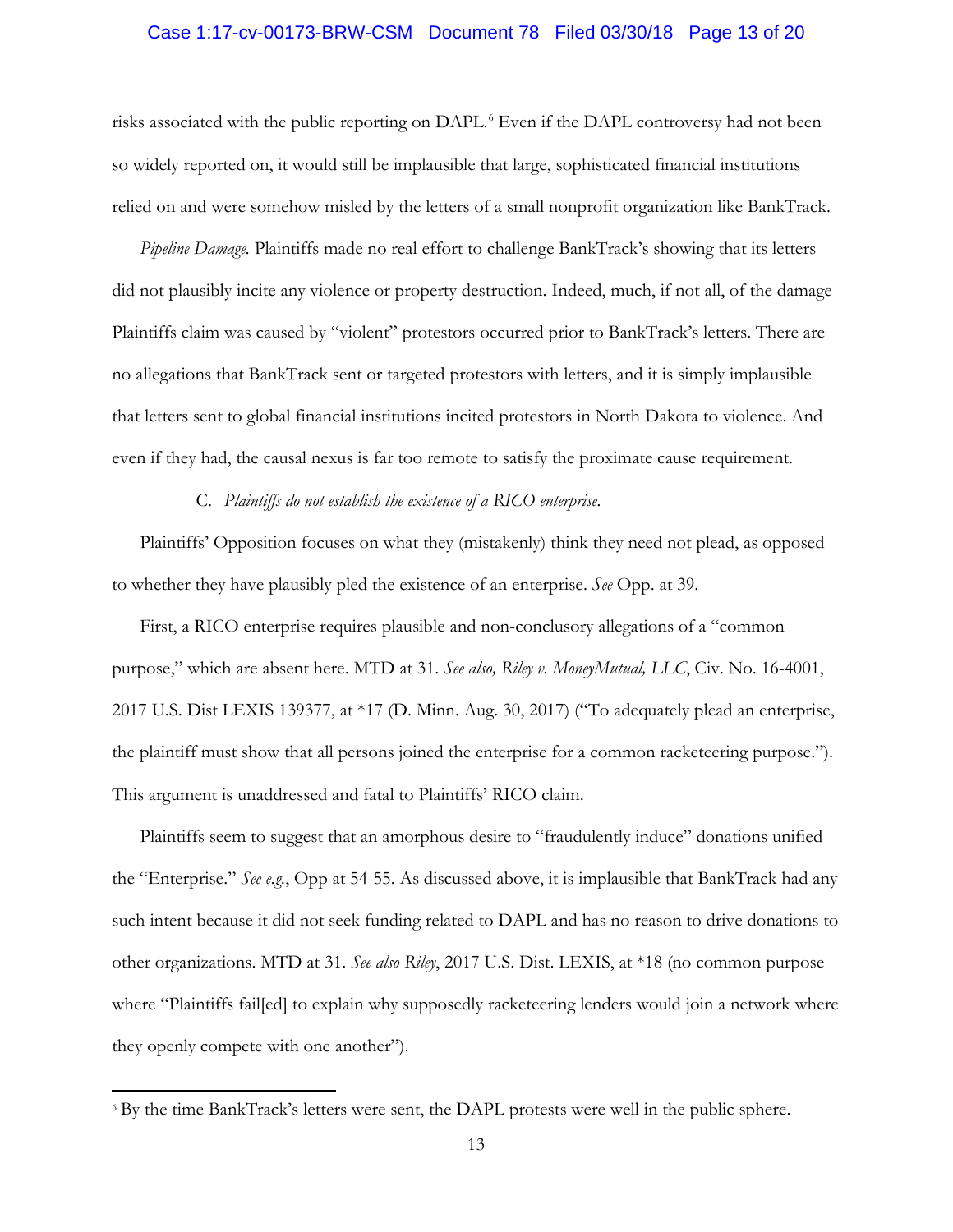### Case 1:17-cv-00173-BRW-CSM Document 78 Filed 03/30/18 Page 14 of 20

The sheer breadth of the alleged enterprise also makes it implausible. *See In re. S. African Apartheid Litig.*, 346 F. Supp. 2d 538, 557 (S.D.N.Y. 2004) ("Conclusory allegations that a group of corporations, whose sole common feature was the doing of business in a nation of millions of people at some point in a period of over forty years, is a RICO enterprise are simply insufficient to survive a motion to dismiss."). Plaintiffs direct attention to allegations of a "decades-long pattern and practice perpetrated by a core group of ENGOs," which they suggest raises an "inference of a 'continuing unit that functions with a common purpose.'" Opp. at 40-41. Those allegations simply detail discrete actions taken by a wide-ranging group of NGOs–notably, without reference to BankTrack, and contain no non-conclusory allegations of coordination. *See generally* Compl. ¶¶ 41-59. *Stanissis v. DynCorp Int'l LLC,* Civ. No. 14-CV-2736, 2015 U.S. Dist. LEXIS 172412, at \*11-12 (even allegations that entities "regularly worked" together and "each entity committed the predicate acts" did "not permit the court to draw the reasonable inference that these entities coordinated or functioned as a continuing unit as shown by a hierarchical or consensual decision making structure." (internal quotation marks omitted)).

BankTrack does not deny that there has been some joint action with respect to opposition to DAPL. Greenpeace, for example, was *one* of *dozen*s of other nonprofit organizations to sign onto one of BankTrack's letters. *See* Opp. at 42. But that does not plausibly suggest that signatories shared the ill-defined common purpose Plaintiffs posit. All it plausibly suggests is that signatories had concerns about DAPL. *See Almanza v. United Airlines, Inc.*, 851 F.3d 1060, 1074 (11th Cir 2017) (an agreement by the defendants made in a joint contract "in no way evidences a meeting of the minds beyond the meeting of the minds expressed in the Contract's terms, which in and of themselves had nothing to do with the alleged enterprise"). It is, simply put, implausible that dozens of NGOs have been secretly working together, for decades, not to address real social and environmental issues, but to manufacture controversies to generate donations; no pled facts support this fanciful speculation.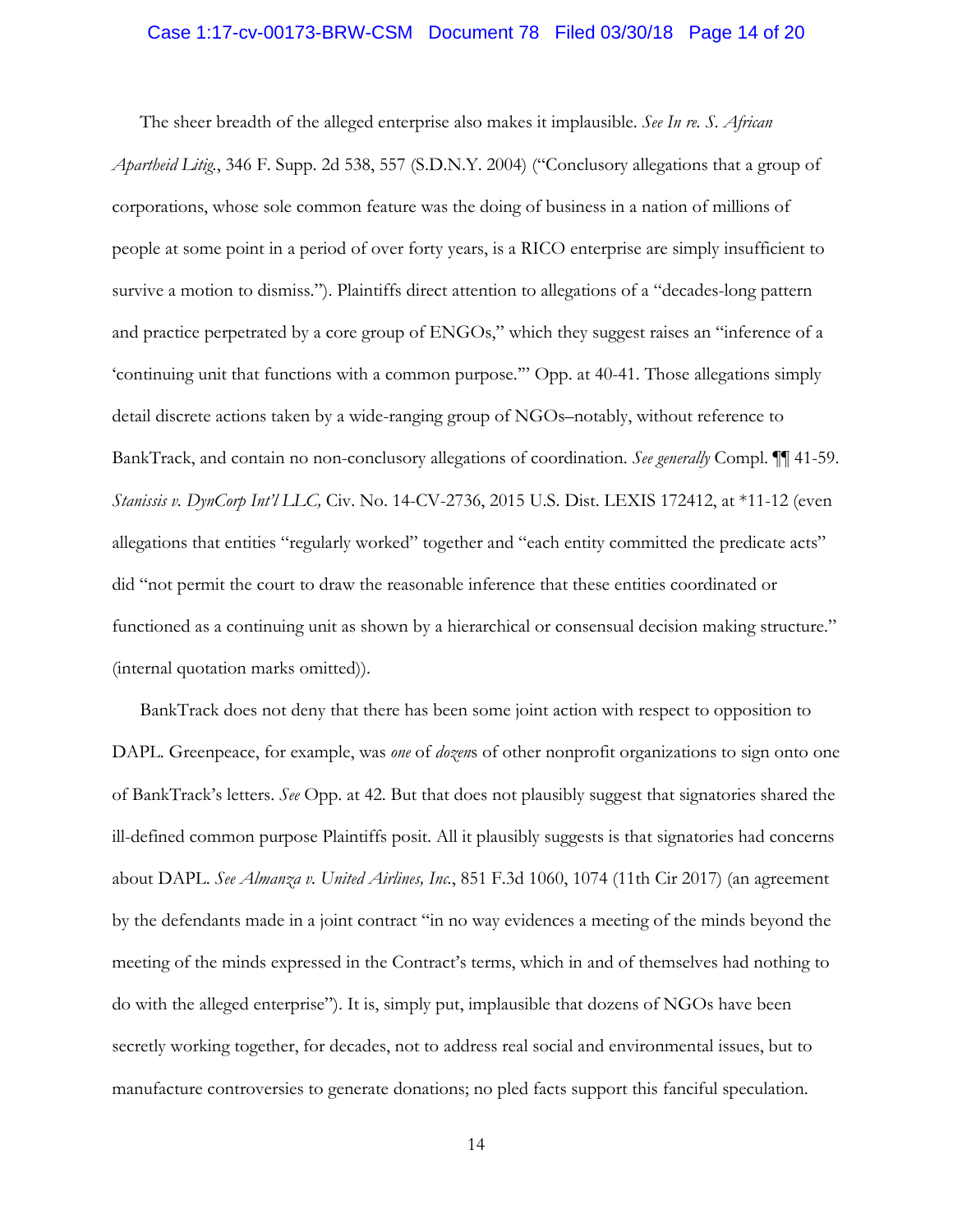### Case 1:17-cv-00173-BRW-CSM Document 78 Filed 03/30/18 Page 15 of 20

## *D. Plaintiffs do not allege control of an enterprise.*

Plaintiffs do not dispute that they must plausibly plead that BankTrack participated in the operation and management of a RICO enterprise. Opp. at 42. But "it is not enough to allege that a defendant provided services that were helpful to an enterprise, without alleging facts that, if proved, would demonstrate some degree of control over the enterprise." *Elsevier Inc. v. W.H.P.R., Inc.*, 692 F. Supp. 2d 297, 307-08 (S.D.N.Y. 2010). Plaintiffs have not shown that BankTrack acted for an enterprise, and there are no allegations that suggest if, how, and when BankTrack controlled it.

First, Plaintiffs must plausibly show that BankTrack participated in the "Enterprise" and not merely that it "conduct[ed] its own affairs" in parallel. *Dahlgren v. First Nat'l Bank*, 533 F.3d 681, 690 (8th Cir. 2008). *See also* MTD at 28. BankTrack's publicly-stated mission "is to promote fundamental changes in the operations of banks so that, while conducting their business in a fully transparent and accountable way, they contribute to the ecological wellbeing of the planet and to offering a decent life free of poverty for all people."<sup>[7](#page-14-0)</sup> This mission explains why BankTrack sent letters to banks: it is what BankTrack does. There are no facts that support Plaintiffs' competing and implausible explanation, i.e., that it sent letters to drive up donations to other members of the alleged RICO enterprise. *Supra Petzschke*, 728 F.3d at 1108 (9th Cir. 2013) (plaintiffs with implausible theories must plead facts that "tend[ ] to exclude the [other plausible] possibilit[ies]"). Plaintiffs try to evade their burden by suggesting that the "enterprise" "intentionally foster[ed]" the "appearance of parallel conduct." Opp. at 44. This conclusory allegation cannot be credited and is implausible; such tactics could always be pled to relieve a plaintiff of its burden.

Second, Plaintiffs have not shown *how* BankTrack exercised control or directed an "enterprise" in any way. Plaintiffs describe BankTrack's conduct (writing letters), but do not plead any facts

<span id="page-14-0"></span><sup>7</sup> https://www.banktrack.org/page/about\_banktrack.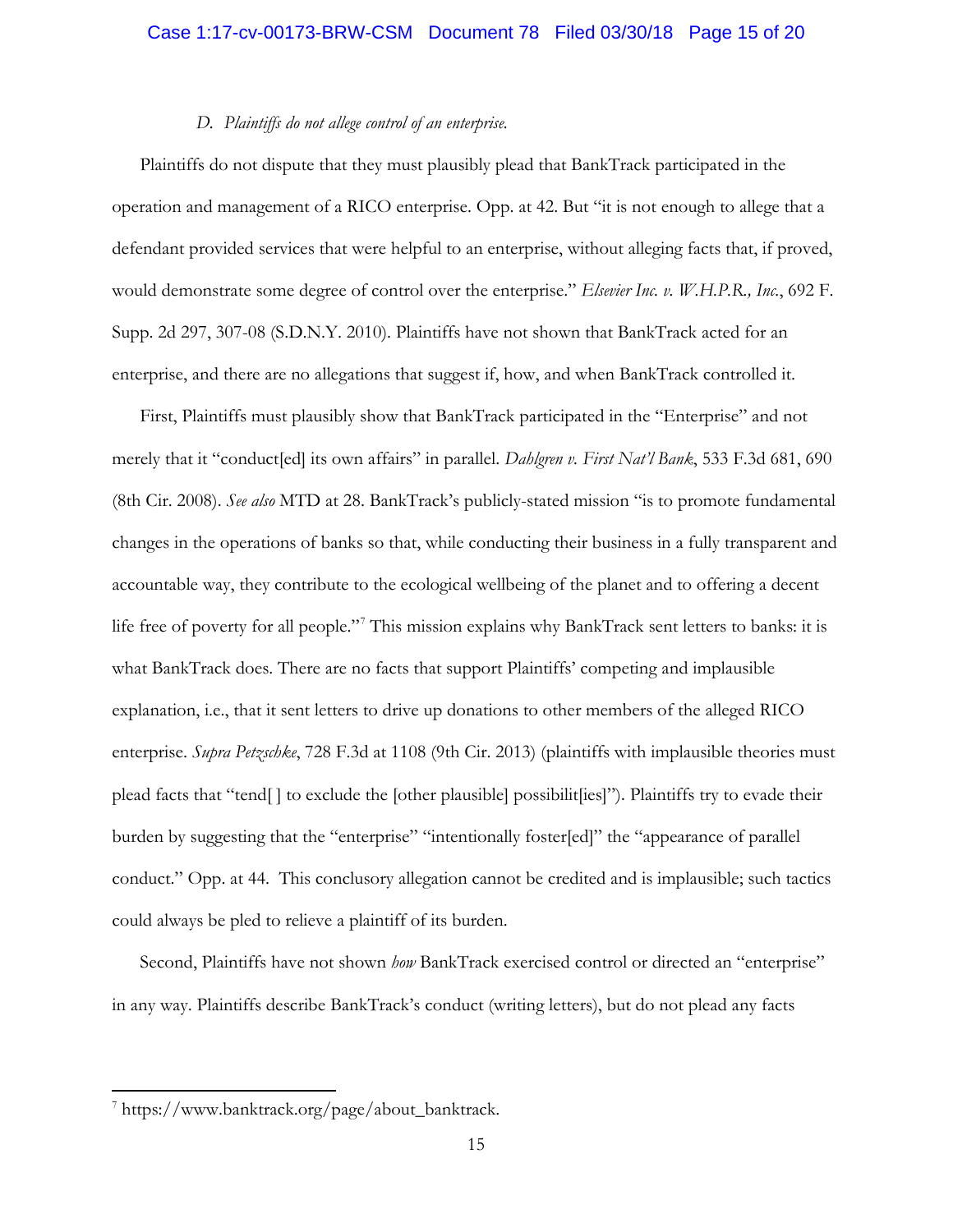### Case 1:17-cv-00173-BRW-CSM Document 78 Filed 03/30/18 Page 16 of 20

suggesting BankTrack participated in or directed a "decades long" pattern of conduct; the only allegations relate to DAPL advocacy.

## *E. BankTrack did not engage in or conspire to engage in a pattern of racketeering activity.*

Plaintiffs must plausibly plead BankTrack engaged in its own pattern of racketeering activity. *Supra Craig Outdoor Advert., Inc.*, 528 F.3d at 1027-28, *Fenner*, 2018 U.S. Dist. LEXIS 26543, at \*77. They failed to do so. While Plaintiffs suggest that the "decades long" pattern of conduct alleged suffices, Opp. at 46-47, BankTrack is only alleged to have engaged in two supposed acts of "racketeering activity" in one month, November 2016. Compl., Table B. This is insufficient. *See Crest Constr. II, Inc. v. Doe*, 660 F.3d 346, 357-58 (8th Cir. 2011).

Plaintiffs also fail to refute BankTrack's argument that mail or wire fraud requires plausible allegations of fraudulent intent. Opp. at 49. There are no plausible allegations that BankTrack knew it was making false or misleading statements (assuming *arguendo* that its statements were false). Plaintiffs' cases do not suggest that their pleadings suffice. For example, in *Feld Entertainment Inc. v. Am. Soc'y for the Prevention of Cruelty to Animals*, the defendants' statements included representations that they knew were false because the defendants had paid a witness. 873 F. Supp. 2d 288, 301-02 (D.D.C. 2012).

Likewise, Plaintiffs make no argument as how BankTrack extorted anyone. *See* Opp. 47-48 n.24. There are no allegations suggesting BankTrack sought, received or deprived anyone of property.

Finally, there are no allegations BankTrack knew of, condoned, financed or participated in any violence. Plaintiffs argue that all Defendants are liable "for Red Warrior's violations of the Patriot Act ..." Opp. at 49. To be liable as a co-conspirator under RICO, Plaintiffs must plausibly allege: "(1) that each defendant agreed to maintain an interest in or control of an enterprise or to participate in the affairs of an enterprise through a pattern of racketeering activity and (2) that each defendant further agreed that someone would commit at least two predicate acts to accomplish those goals."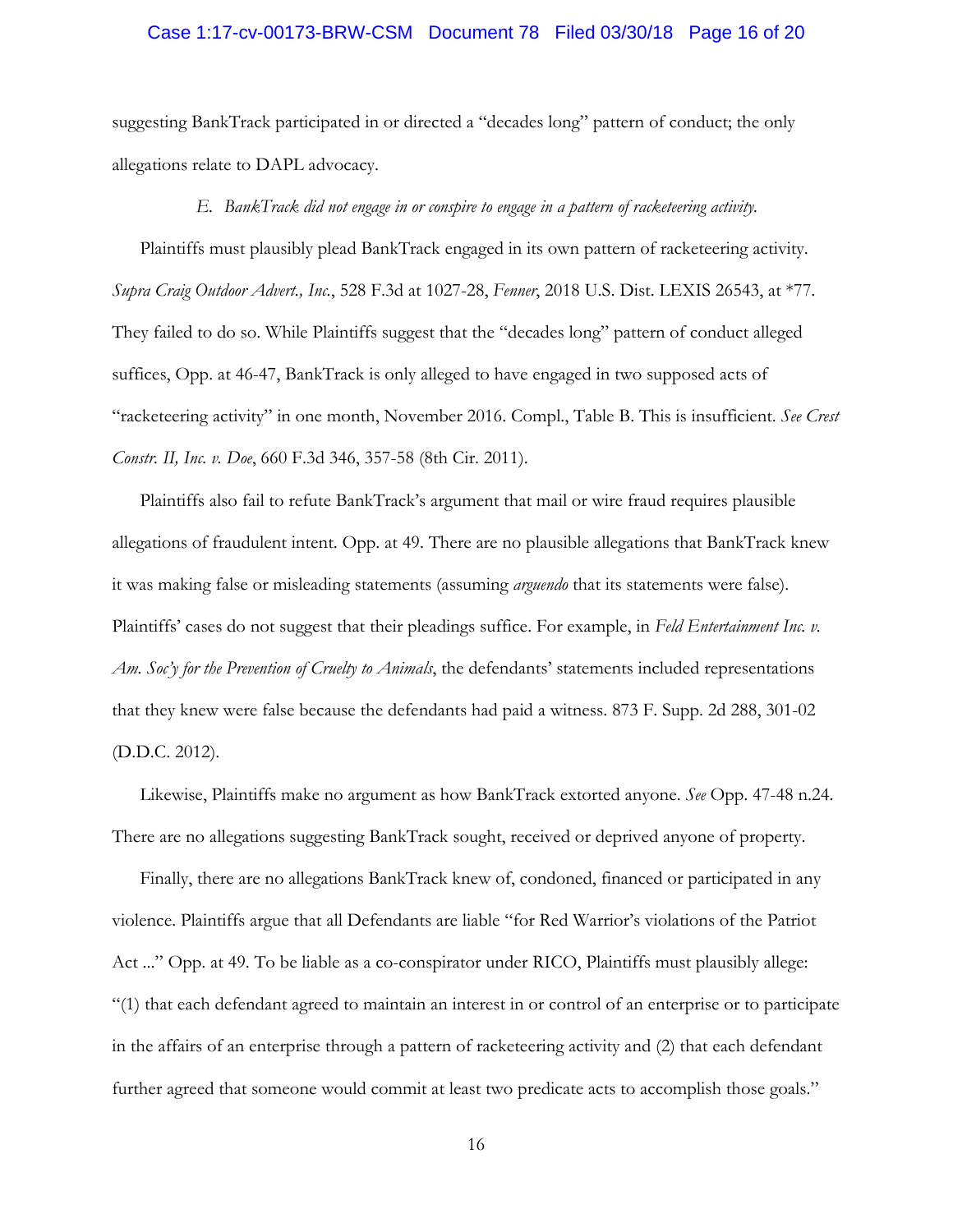*Jackson v. Klein*, Civ. No. 16-10499, 2017 U.S. Dist. LEXIS 120939, at \*17 n. 7 (N.D. Ill. Aug. 1,

2017) (citing *Goren v. New Vision Int'l, Inc.*, 156 F.3d 721, 732 (7th Cir. 1998)). Two agreements must be plausibly pled, and "conclusory allegations are insufficient." *Id.* Plaintiffs have not plausibly pled BankTrack's participation in any RICO enterprise, and there are no non-conclusory allegations that BankTrack agreed anyone else should commit any predicate acts.

## **VI. Plaintiffs have not plausibly pled defamation.**

 $\overline{a}$ 

Defamation requires plausible allegations of a false statement made with actual malice. Opp. at 61. As discussed above, BankTrack's statements were based on publicly reported and cited facts, making actual malice implausible. *Church of Scientology Int'l v. Behar*, 238 F.3d 168, 174 (2d Cir. 2001) ("actual malice" measures "the speaker's subjective doubts").[8](#page-16-0) Plaintiffs allege that BankTrack made defamatory statements in four categories. Compl. App'xs A, B, D, F. But they pled no facts that suggest *BankTrack* doubted the veracity of these statements. Plaintiffs are free to disagree with BankTrack, but they must do more to plausibly plead defamation. Likewise, the failure of Plaintiff's defamation claim eviscerates its tortious interference claim.<sup>[9](#page-16-1)</sup>

<span id="page-16-0"></span><sup>8</sup> Plaintiffs argue that BankTrack should have investigated the facts, Opp. at 70-71, and uncovered the errors in its statements. This is wrong as a factual matter, but, on the law, a defendant must only investigate if they have "reason to doubt the veracity of its source." *McFarlane*, 91 F.3d at 1510. Plaintiffs have not pled any non-conclusory facts suggesting why BankTrack could not reasonably trust the public reports its statements were based on.

<span id="page-16-1"></span><sup>9</sup> Plaintiffs argue that they need not prove an independent tort to establish an independently tortious act, Opp. at 77, but where they have failed to plausibly plead other claims, including defamation, they cannot have plausibly pled tortious interference. *See, e.g.*, *Unity Healthcare, Inc. v. Cty. of Hennepin*, 308 F.R.D. 537, 563 (D. Minn. 2015) ("where a tortious interference claim is based on the same conduct as that underlying a defamation claim which lacks evidentiary support, the tortious interference claim must also be dismissed."). The First Amendment protects BankTrack from accusations of tortious interference, because Plaintiffs "may not avoid the protection afforded by the Constitution . . . merely by the use of creative pleading." *Beverly Hills Foodland v. United Food & Commercial Workers Union, Local 655*, 39 F.3d 191, 196 (8th Cir. 1994); *see also Unelko Corp. v. Rooney*, 912 F.2d 1049, 1058 (9th Cir. 1990) (holding a claim for tortious interference with business relationships properly dismissed because the claim was "subject to the same first amendment requirements that govern actions for defamation."). The Eighth Circuit has additionally recognized that "the malice standard required for actionable defamation claims . . . must equally be met for a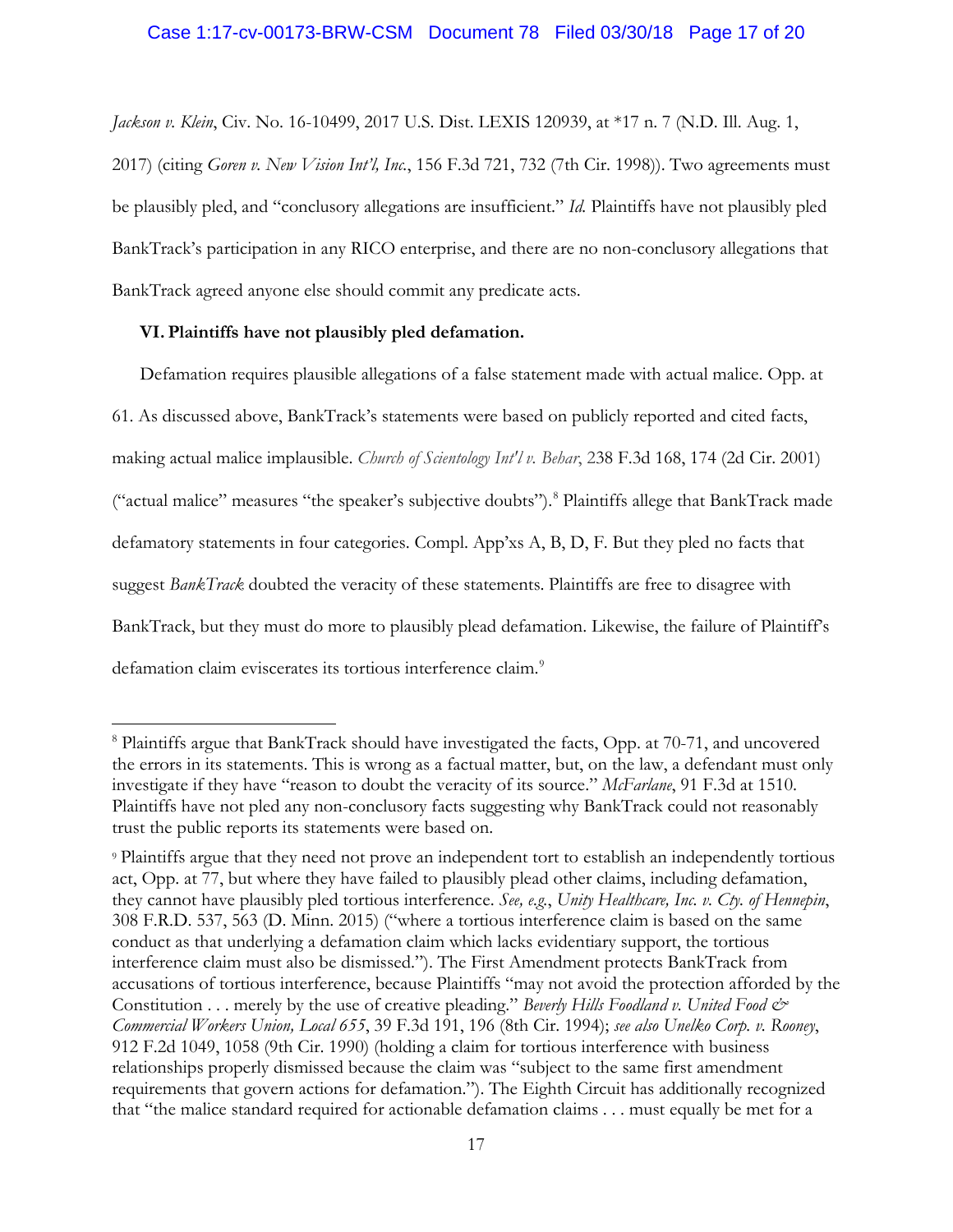## Case 1:17-cv-00173-BRW-CSM Document 78 Filed 03/30/18 Page 18 of 20

Plaintiffs argue that because DAPL is half a mile north of the official boundary of the SRST reservation (Opp. at 15) and pipelines, in their opinion, rarely leak (Opp. at 15-16), BankTrack defamed them by stating a "growing global resistance opposes DAPL because the pipeline trajectory is cutting through Native American sacred territories and unceded Treaty lands, and because it threatens air and water resources in the region and further downstream." MTD, Ex. A. This statement is not false. BankTrack is describing the position of a "growing global resistance," which Plaintiffs do not suggest is inaccurate.<sup>[10](#page-17-0)</sup> But even if BankTrack was stating its own opinion-i.e., that DAPL traverses "unceded Treaty lands" and it "threatens air and water resources"–it was neither false nor made with actual malice. To find otherwise would mean that people are not at liberty to disagree with either the Supreme Court about the scope and sanctity of SRST's treaty rights (a deeply political issue) (Opp. at 15), or a company's positions on the acceptable risks of pipelines (Opp. at  $15-16$ ).<sup>[11](#page-17-1)</sup> This cannot be.

Plaintiffs also contend that raising concerns about excessive force used against "peaceful protestors," was defamatory because they suggest protestors were "anything but peaceful." Opp. at 17. Not so. Most of the actors BankTrack identified by BankTrack for their use of excessive force, were police forces, and not Plaintiffs; statements about the police could not conceivably defame

 $\overline{\phantom{a}}$ 

tortious interference claim based on the same conduct or statements." *Beverly Hills Foodland v. United Food & Commercial Workers Union, Local 655*, 39 F.3d 191, 196 (8th Cir. 1994) (dismissing a claim for tortious interference surrounding a consumer boycott where actual malice was not alleged in another count).

<span id="page-17-0"></span><sup>10</sup> At the time of the letters, groups were publicly describing territory as unceded. *See, e.g.*, https://www.reuters.com/article/us-usa-pipeline-dakotaaccess/dakota-access-pipeline-opponents-occupyland-citing-1851-treaty-idUSKCN12O2FN. This debate continues. *See Standing Rock Sioux Tribe v. United States Army Corps of Eng'rs*, 2018 U.S. Dist. LEXIS 44142, at \*6-7 (D.D.C. Mar. 19, 2008).

<span id="page-17-1"></span><sup>11</sup> *Standing Rock Sioux Tribe v. United States Army Corps of Eng'rs*, 255 F. Supp. 3d 101, 140 (D.D.C. 2017) (the Corps "needed to offer more than a bare-bones conclusion that Standing Rock would not be disproportionately harmed by a spill. Given the cursory nature of this aspect of the [environmental assessment's] analysis . . .").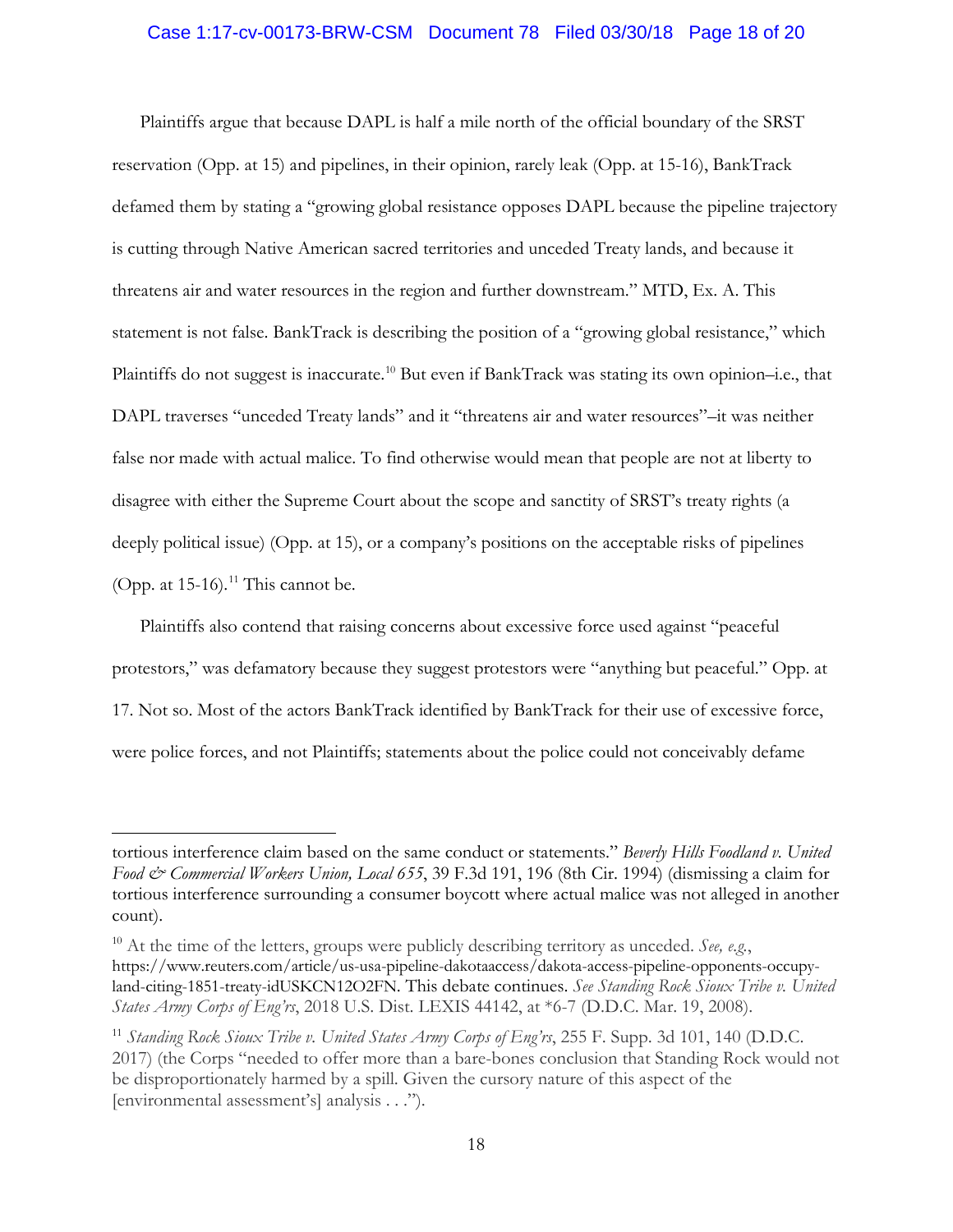Plaintiffs. *See* MTD, Ex. A.<sup>[12](#page-18-0)</sup> It is strange that Plaintiffs would claim that statements about the use of excessive force by their private security defames them, because, surely, Plaintiffs would argue that they are not responsible for the conduct of those security forces? But it makes little difference because the statements were neither false nor made with actual malice. Serious force *was* used against the SRST and protestors, and that use of force was widely reported.<sup>[13](#page-18-1)</sup> And, it is hard to comprehend why even if BankTrack was wrong about the protests being "strictly peaceful," how that makes the statements about "excessive force" defamatory? The existence of a few violent protestors, which "constitute[d] a very small percentage of the entire entourage," *supra, Dakota Access, LLC v. Archambault*, does not negate the force used by police and private security. And even if it could, the majority protestors *were* nonviolent; BankTrack's (perhaps) "hyperbolic" statement should not be read too literally and was certainly not made with actual malice.

Next, Plaintiffs have failed to plausibly plead that BankTrack did not believe that "DAPL personnel deliberately desecrated documented burial grounds and other culturally important cites." MTD Ex. A., B. There was ample public reporting on such damage<sup>[14](#page-18-2)</sup> and the issue was being litigated in federal court.<sup>[15](#page-18-3)</sup>

 $\overline{a}$ 

<span id="page-18-0"></span><sup>&</sup>lt;sup>12</sup> Commentary on law enforcement is exactly the type of speech our Constitution protects from chilling: "speech about government and its officers, about how well or badly they carry out their duties, lies at the very heart of the First Amendment." *Janklow v. Newsweek, Inc.*, 788 F.2d 1300, 1305 (8th Cir. 1986) (internal citations omitted).

<span id="page-18-1"></span><sup>13</sup> *See,* United Nations, Office of the High Commissioner on Human Rights, *Native Americans facing excessive force in North Dakota pipeline protests – UN expert*, 15 Nov. 2016 (UN Special Rapporteur accusing law enforcement of excessive force, noting that demonstrators had suffered degrading and inhumane treatment in detention); Available at:

http://www.ohchr.org/EN/NewsEvents/Pages/DisplayNews.aspx?NewsID=20868&LangID=E

<span id="page-18-2"></span><sup>14</sup> *See e.g.,* http://thenaturalhistorymuseum.org/archaeologists-and-museums-respond-to-destruction-ofstanding-rock-sioux-burial-grounds/; http://www.foxnews.com/us/2016/09/04/oil-pipeline-protest-turnsviolent-after-american-indian-burial-sites-destroyed.html;

https://www.washingtonpost.com/posteverything/wp/2016/11/04/heres-what-no-one-understands-aboutthe-dakota-access-pipeline-crisis/?utm\_term=.e3f4d5722fdc.

<span id="page-18-3"></span><sup>15</sup> *See Standing Rock Sioux Tribe v. United States Army Corps of Eng'rs*, 205 F. Supp. 3d 4, 26 (D.D.C.